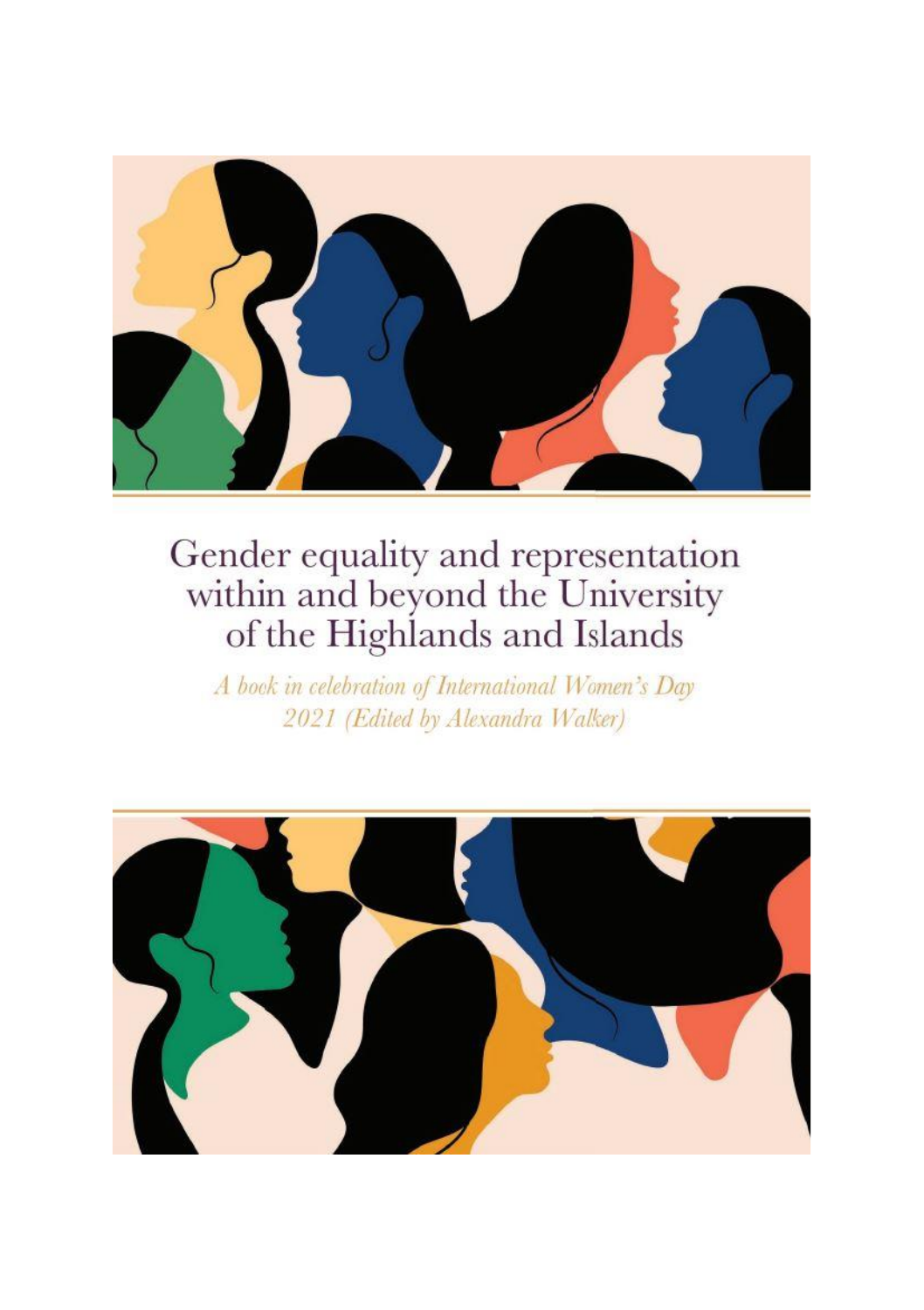# **Aiming for Awesome: improving perceptions of engineering amongst girls through a digital, STEAM based intervention**

Blair Watson | [stem@uhi.ac.uk](mailto:stem@uhi.ac.uk) STEM Team, Executive Office UHI University of the Highlands and Islands (UHI)

## **Abstract**

The University of the Highlands and Islands STEM team has worked in partnership with the Royal Air Force in order to develop a series of workshops, encouraging students to explore engineering, and in particular aerospace. These workshops have been developed with a focus on encouraging more girls to become interested in engineering, and to see the sector as a possible career path for them to pursue, with the engineering sector currently experiencing a major deficit of women in engineering roles.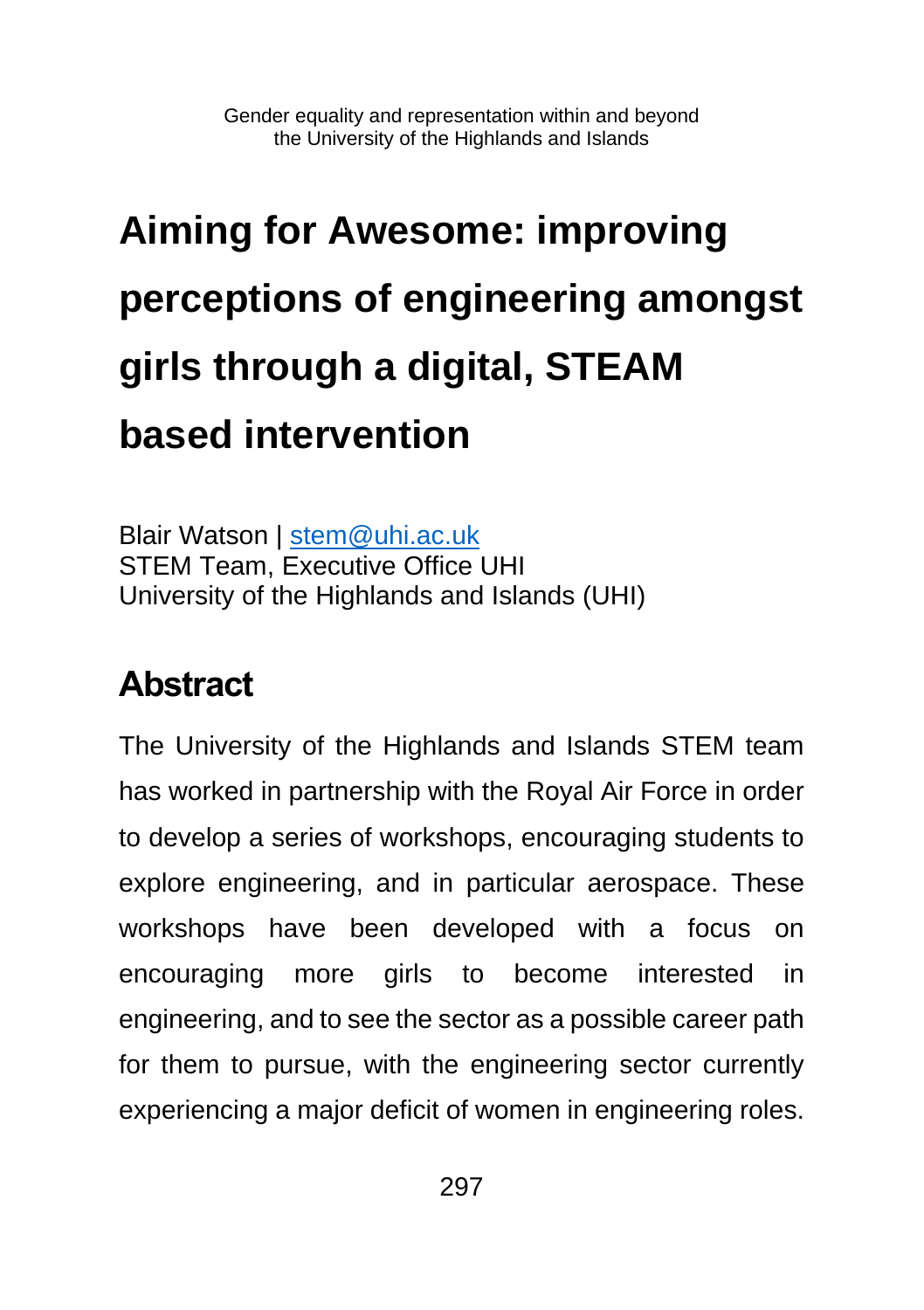These workshops have been designed to combat the perceived barriers that research has shown may be deterring girls from pursuing engineering. This chapter will outline some of these barriers before exploring how the workshops have been designed through incorporating a STEAM (Science, Technology, Engineering, Art and Mathematics) based approach, bringing in the arts into various activities, and so demonstrating the creativity within the engineering sector.

**Keywords:** Girls, engineering, STEAM, stereotypes, creativity

#### **Background**

The University of the Highlands and Islands STEM (Science, Technology, Engineering and Mathematics) Team works to engage with communities and schools around the Highlands and Islands region, building scientific capital, and working to develop a skilled STEM workforce aligned with business needs and economic growth in the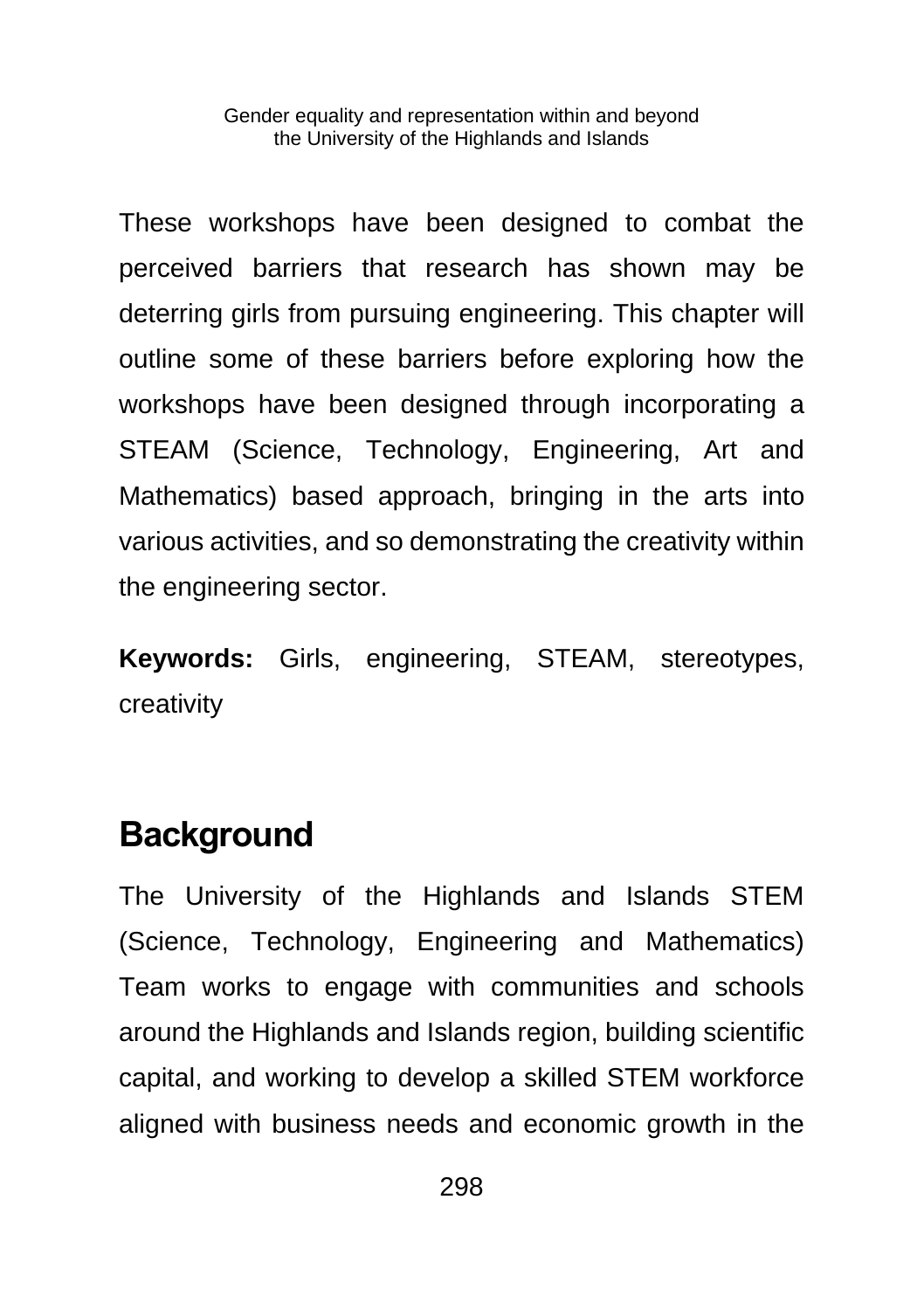local area. We work to address issues surrounding equity opportunity; gender, and rural isolation, with a particular focus with regards to equity of opportunity in the Highlands and Islands area. Projects run by the STEM Team are subject to funding, with a variety of partners, both academic and external, contributing to the team's work in order to develop a range of interventions, from developing school workshops, to running the Inverness Science Festival, and delivering teacher training sessions. It is through one such partnership with the Royal Air Force (RAF) that the STEM team has had the opportunity to develop a series of workshops entitled 'Aiming for Awesome', focusing on raising awareness and interest in careers in the engineering sector, and aerospace in particular. Due to the emergence of COVID-19 in 2020, the workshops were developed with a hybrid delivery model in mind, with physical activities run using equipment delivered in kits to schools. The theory behind each activity was delivered through online videos and worksheets developed by the STEM Team. This allowed the team to have a presence in school (not possible due to COVID-19 guidelines), and also to easily reach rural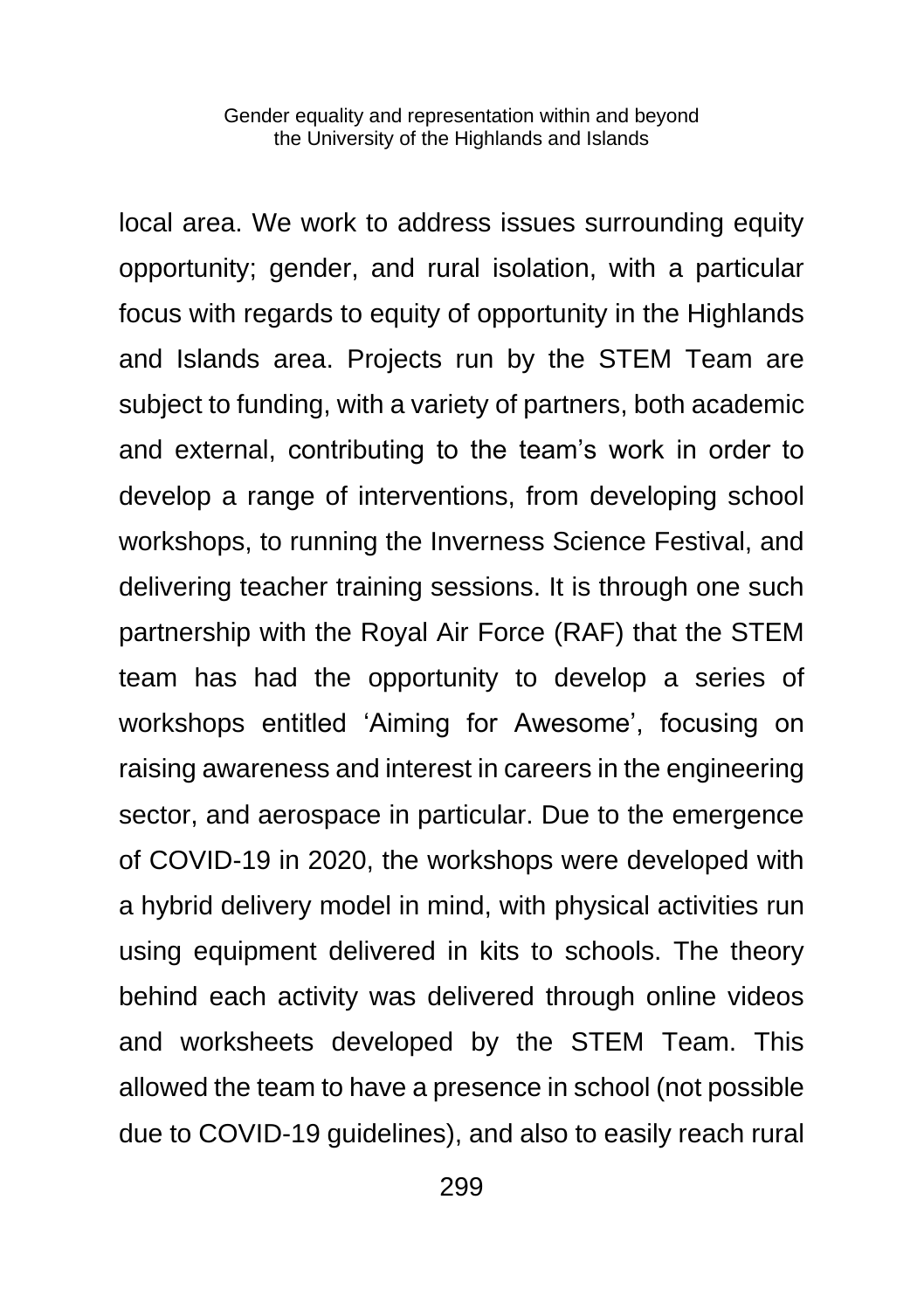areas with relatively low cost, extending the reach of the STEM Team's presence around the Highlands and Islands.

The 'Aiming for Awesome' workshops were based upon a kit that the RAF had initially delivered to the STEM Team. The kit contained various pieces of equipment required for activities associated with a workbook, created by the RAF, with a target audience of second level primary school students (Primary 5 to Primary 7). The STEM Team was requested by the RAF to rethink these activities, in order to better engage the school students, with a focus upon female students, Black and minority ethnic students, and students within rural areas.

Four separate workshops were developed, with practical activities for the students to undertake, whilst a STEM Team member talked through how to run them, and the underlying science, via pre-recorded video hosted on a dedicated webpage on the University of the Highlands and Islands website. Each workshop explored a different area of engineering, all linked to aerospace, with the first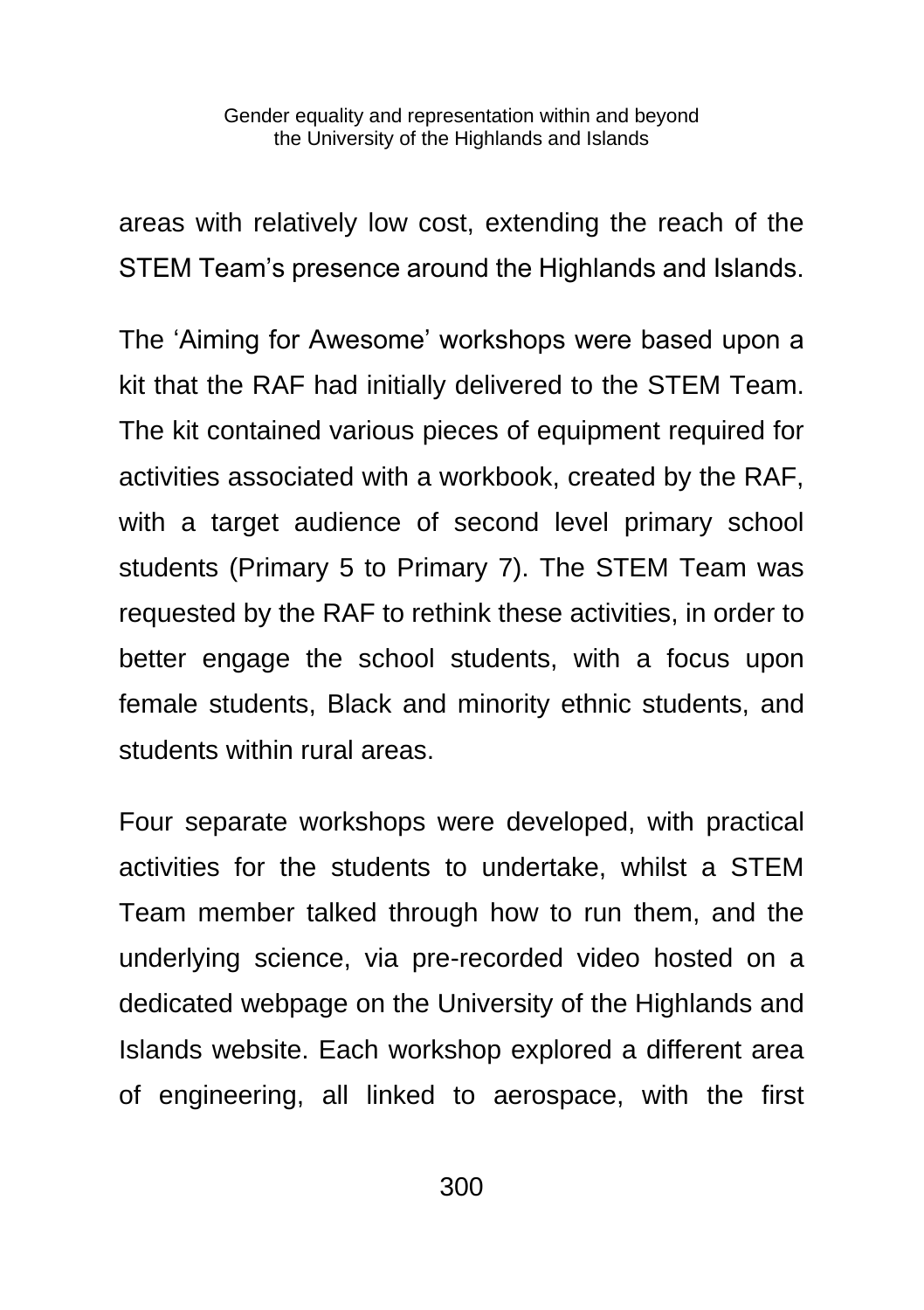investigating aircraft design, the forces acting upon aircraft, and the issue of 'wingtip-vortices'. The second workshop explored communications technology, asking the student to explore the Electromagnetic Spectrum and its associated uses, from satellites, to unmanned vehicles, and RADAR systems. Following on from this was a third workshop investigating cyber security, and the development of codes through the ages, as well as the importance of random numbers and prime numbers in the digital age. The fourth workshop differed in that it focused on summarising the previous three workshops through allowing students to design, build, and fly their own bottle rockets, before analysing the rocket's acceleration using data collected from an onboard Micro:bit.

A condition of the project, stipulated by the RAF, was that the STEM Team tailor the workshops to encourage more girls to see engineering as a viable career option, thus addressing the current gender disparity within the engineering sector, that has seen only 12% of women in the engineering sector, whilst making up 47% of the UK's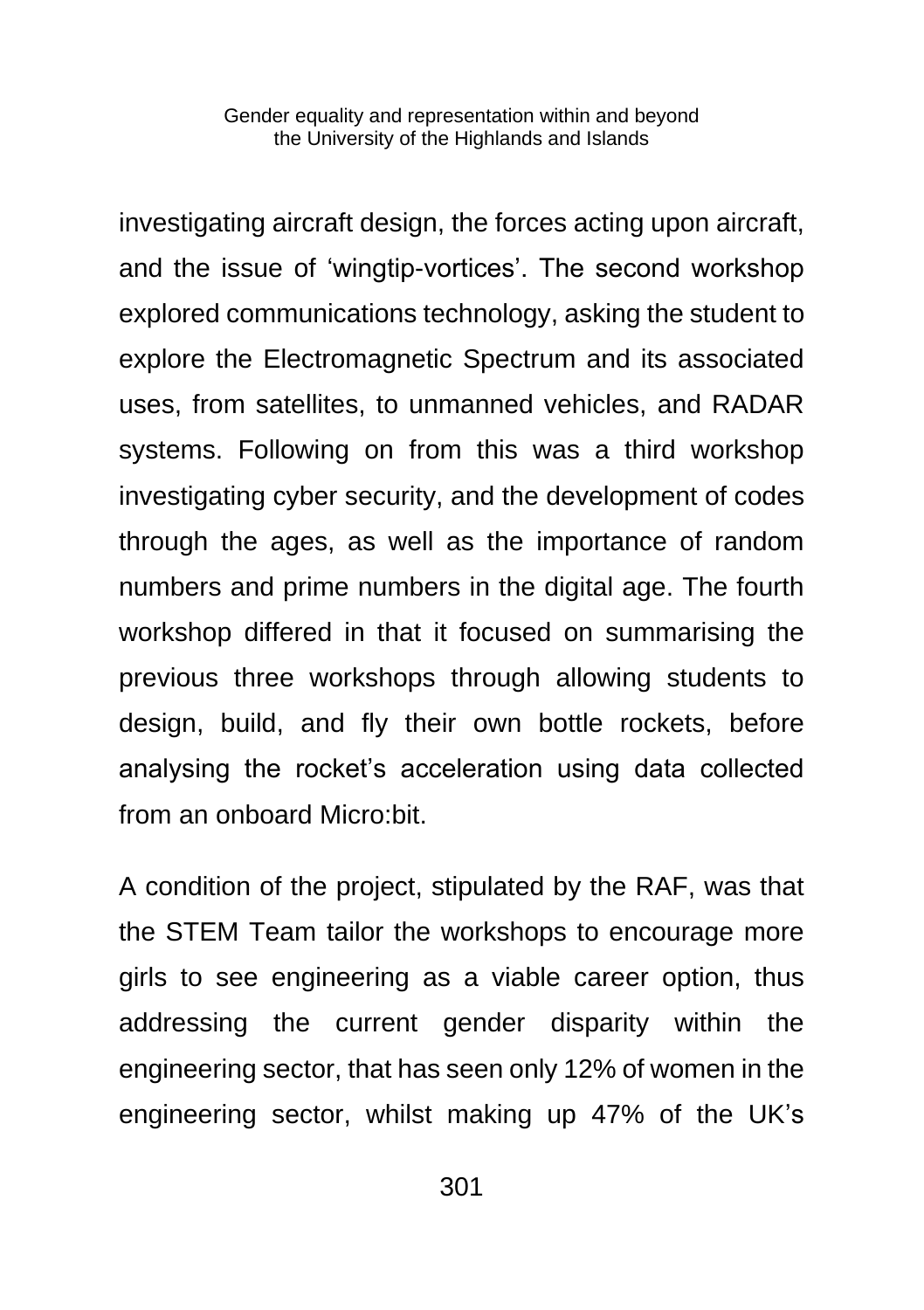overall workforce (EngineeringUK 2018). This chapter will proceed to discuss the reasoning behind this immense disparity, and the efforts that this workshop has taken in order to combat this crisis.

# **A leak in the pipeline**

A leaky pipeline is a metaphor that is often employed when describing the loss of women throughout the academic journey toward a career in engineering, beginning in secondary school, where students begin to make choices regarding their preferred careers. It has been found that in Europe, girls first become interested in STEM at around age 11, with the average age in the UK found to be at age 11.3 (Microsoft 2017). This age corresponds with the second level of the primary school curriculum, encompassing students from P5-7, hence the Aiming for Awesome school workshops were all tailored to incorporate links from the science, numeracy and literacy areas of the Scottish 'Curriculum for Excellence' at this level, to reach these students at the most optimal age. This interest in STEM has been found to only continue until age 15-16 however,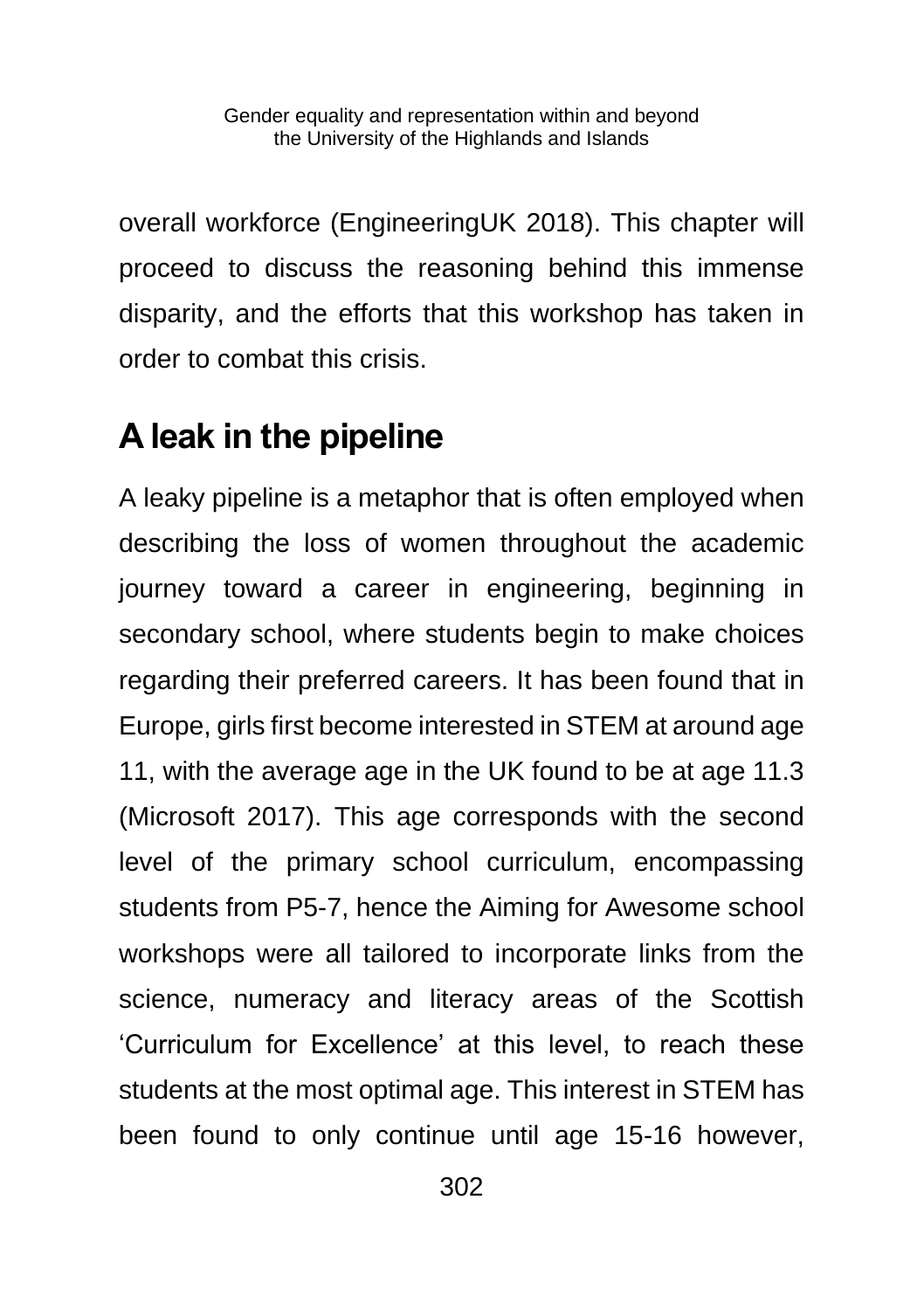before a sharp drop off was found, thus a window of only 4- 5 years is available in which to nurture these interests in STEM amongst girls (Microsoft 2017). This leak in the pipeline is described as 'progressive' and 'persistent' by Cronin and Roger (1999), with three stages identified within this paper where women are increasingly underrepresented. The first stage, *access*, encompasses STEM at a secondary school level, followed by *participation*, where women pursue STEM at undergraduate or postgraduate level, and finally *progression*, where women are a part of STEM at a professional level. There are a number of issues regarding losing women through the 'leaky pipeline', eloquently put forth by Blickenstaff (2005). The issue of equity arises first, employing a moral argument whereby every person should have the opportunity to study and work in a field that they choose, regardless of gender. Secondly, as long as there is an underrepresentation of women in STEM, we are losing talented, intelligent women to other subjects in which to study and work. This poses a massive problem in that these women may have contributions that could greatly impact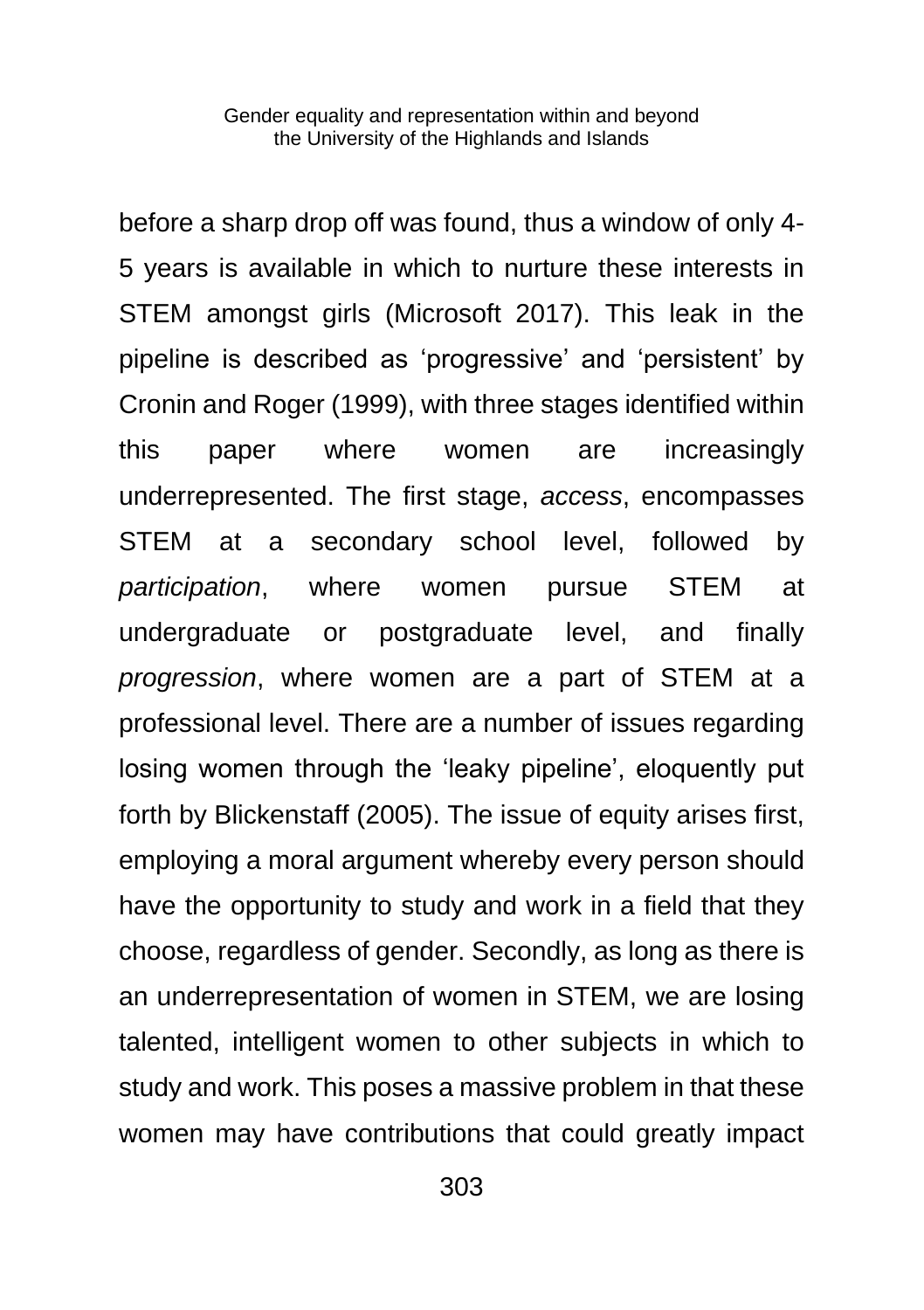the field of STEM if given a chance, thus in failing to recruit such individuals, we may be missing out on significant advances that could lead to the betterment of society. Finally, scientific and technical endeavours require fresh insights, and diversity of perspective in order to search for knowledge and answers to today's questions. Only through maximising diversity can we harvest such a wide range of viewpoints, which are shaped through the experiences of the individual. According to the EngineeringUK report 'Gender Disparity in Engineering' (2018), by bridging the gap in work between men and women in engineering, the UK could increase GDP forecasts by £150 billion by 2025, demonstrating the importance of combatting this disparity between men and women in this sector.

So why is there a leak in the pipeline with regards to women pursuing STEM, and in particular engineering? There are several perceived barriers for girls when considering pursuing engineering, including a lack of knowledge regarding careers within the sector, with 48% of girls in every age group responding that they knew almost nothing,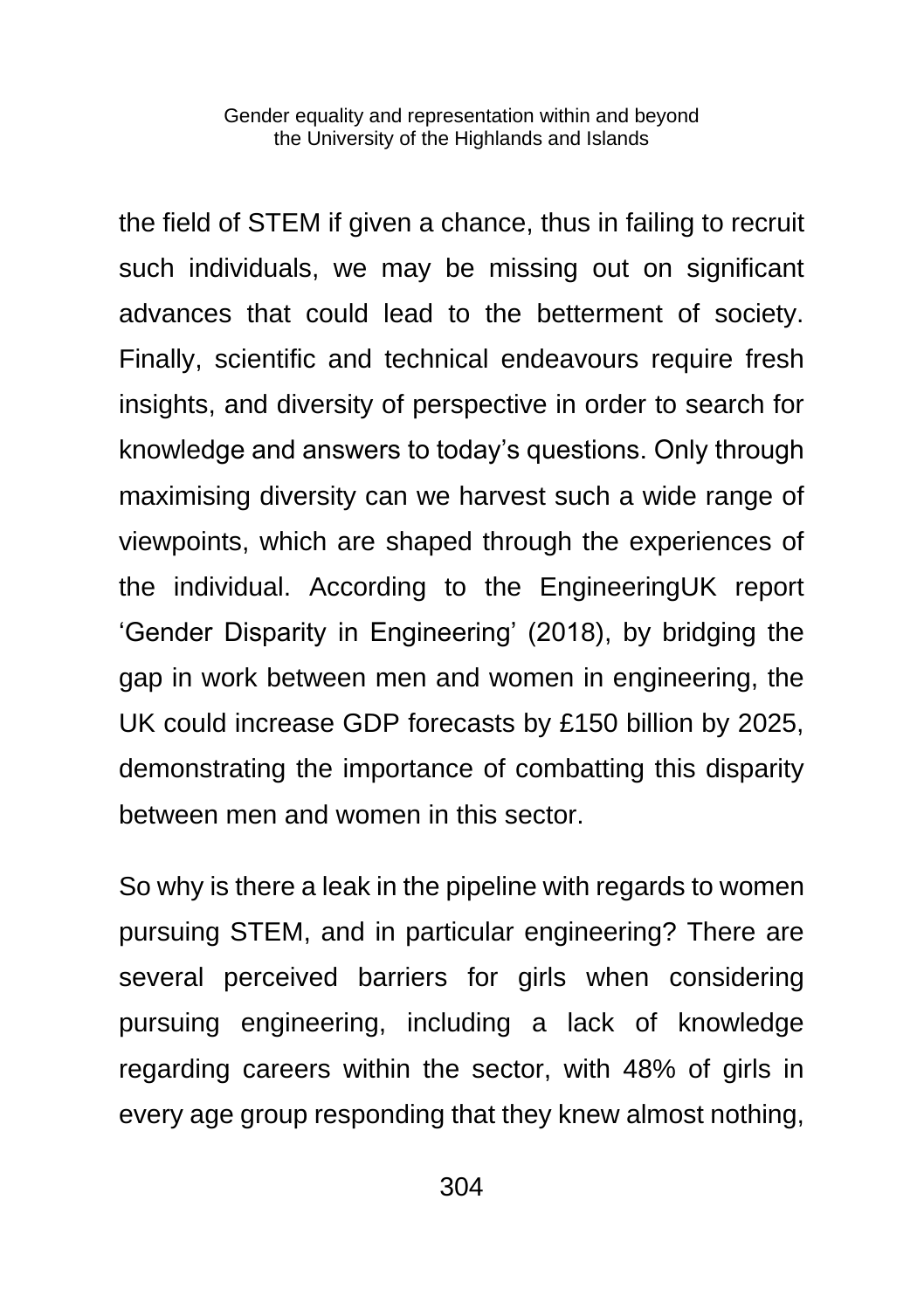or very little, when asked how much they knew about what engineers did (EngineeringUK, 2018). It was also found that girls often had less of an understanding of the variety of careers available to them in engineering compared to the boys that were surveyed, whilst a disconnect between the girls' values, and what the girls perceive the values of those in engineering were, also proved to be a contributing factor, with girls more likely than boys to state that making a difference, being valued, and having the opportunity to be creative were all attributes that were important to them when deciding upon a career, whilst being less likely to see the engineering sector as a route to achieving these goals.

Stereotypes have also been found to have a profound impact upon the gender disparity in engineering, with numerous studies investigating this aspect, one such study highlighting that 'children have reduced interest in future academic courses and occupations that are incompatible with their academic self-concept (Denissen et al., 2007). Stereotypes prevalent within society surrounding gender and engineering have been known to influence students'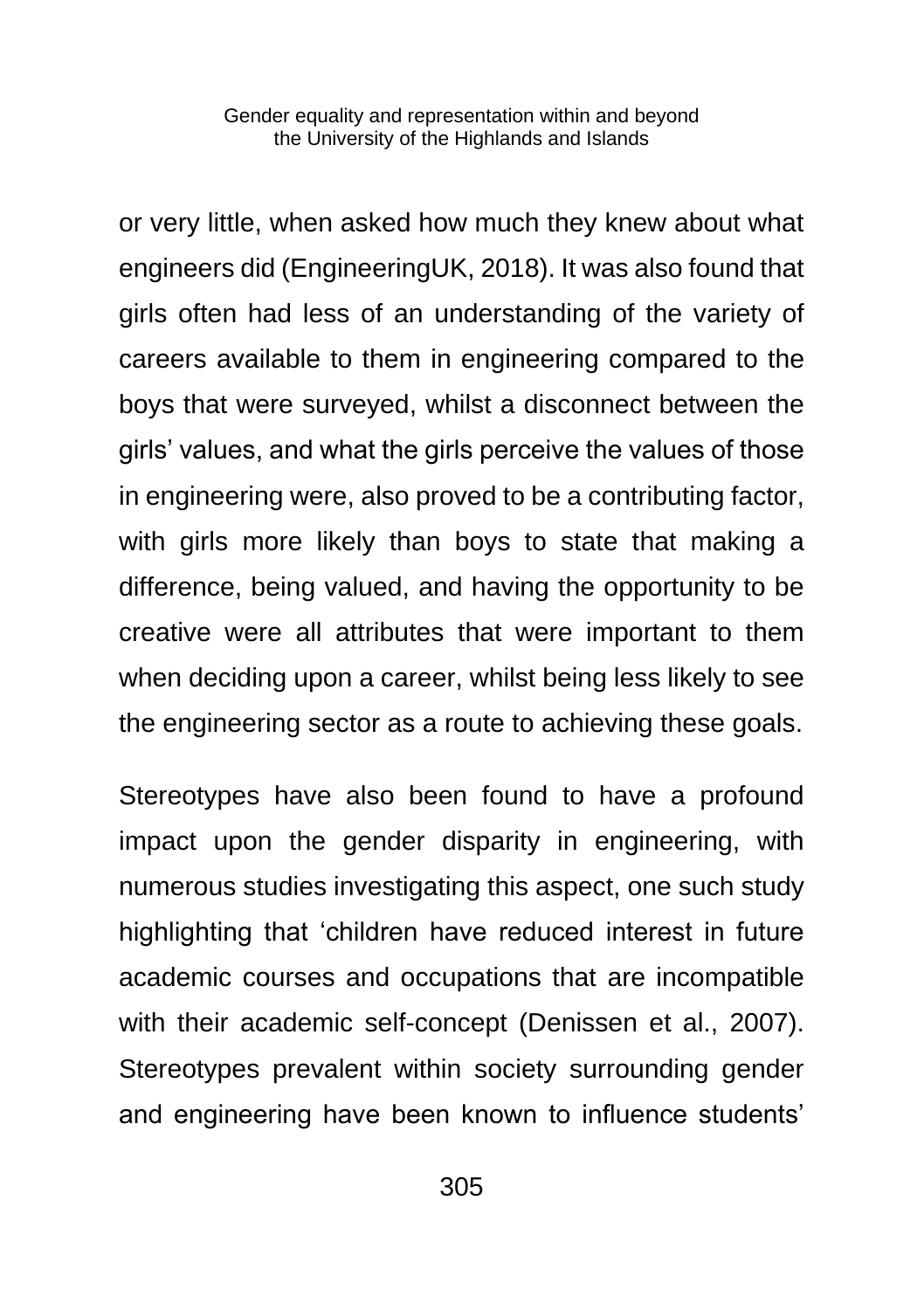self-concept (Bem 1981). One such influence is the portrayal of those within STEM in the media, with Long et al. (2010) finding that television programmes consistently depicted those in STEM as an 'unmarried Caucasian man who did not have children, held a high-status science position, and was likely to be portrayed as being intelligent', with this stereotype perpetuating the idea that this type of career is primarily for men. Additionally, these stereotypes can be perpetuated by parents, who have been found to have a significant impact upon the decision making of the child when considering the pursuit of STEM (Bleeker and Jacobs 2004), and by teachers (Saucerman and Vasquez 2014). EngineeringUK (2018) investigated the stereotypes surrounding engineering, finding that higher proportions of girls to boys considered engineering to be 'too complicated or difficult', 'a career for men', 'dirty, greasy or messy', or 'boring', with these differences in attitude between boys and girls visible amongst the youngest of the survey's respondents (age 7-11).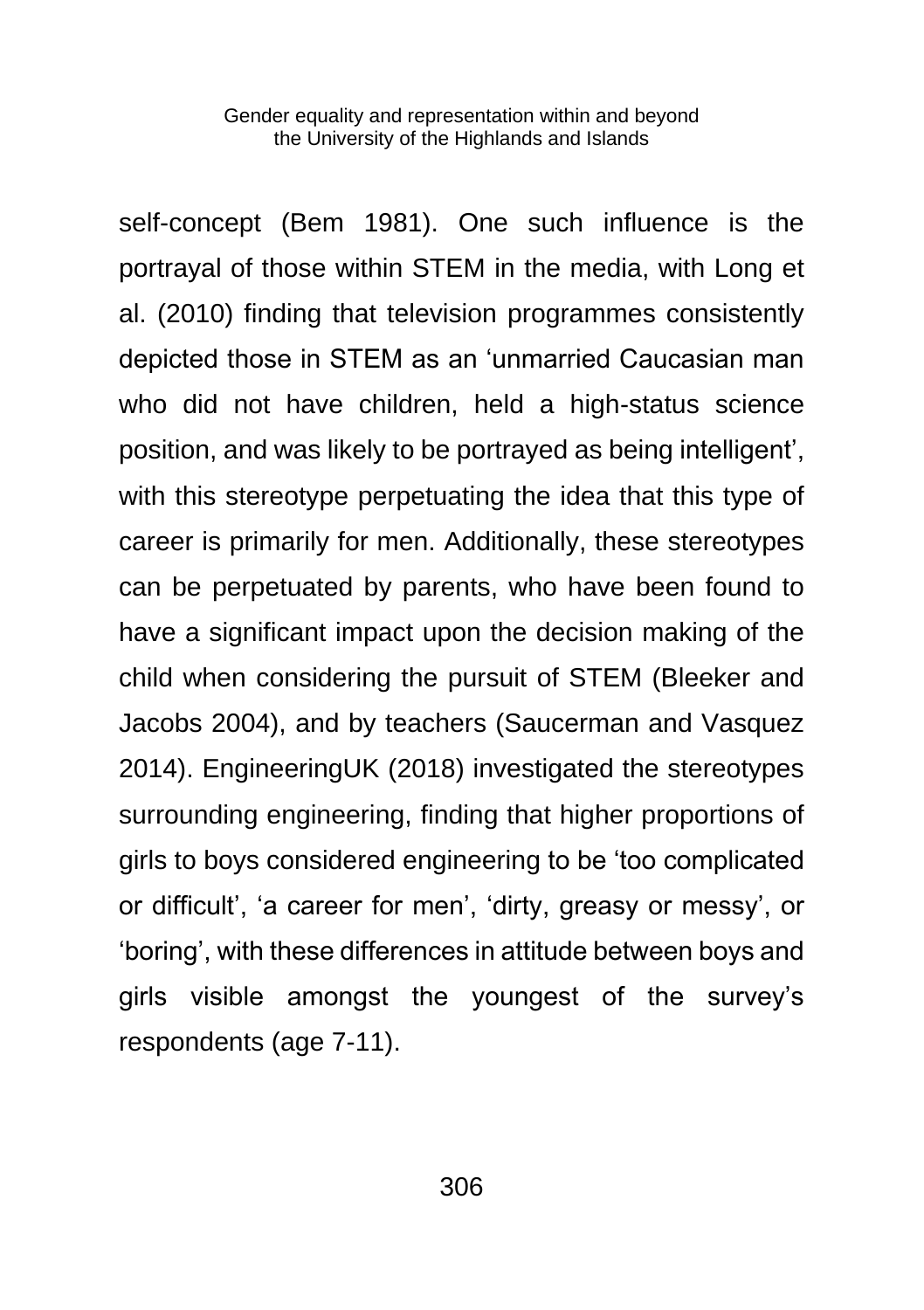#### **A STEAM based approach**

STEAM refers to the educational approach that uses Science, Technology, Engineering, Art and Mathematics as access points, guiding students' exploration, discussion and critical thinking (Wajngurt and Sloan 2019). In this context, the arts include the visual arts (including drawing, painting, sculpture, filmmaking, architecture, photography ceramics), literature (poetry, drama, prose fiction) and the performing arts (theatre, dance and music) (Braund and Reiss 2019). There is significant evidence for the benefits of this interdisciplinary approach, most notably as reported by Root Bernstein et al. (2008) in which it was found that Nobel laureates (awardees of one of the most prestigious awards available in STEM) were significantly more likely to engage in arts and crafts than others in the study, with these scientists citing their hobbies as 'stimuli for their science'.

Not only does STEAM allow for the students to increase creativity when exploring various concepts in STEM, but there are several associated advantages with this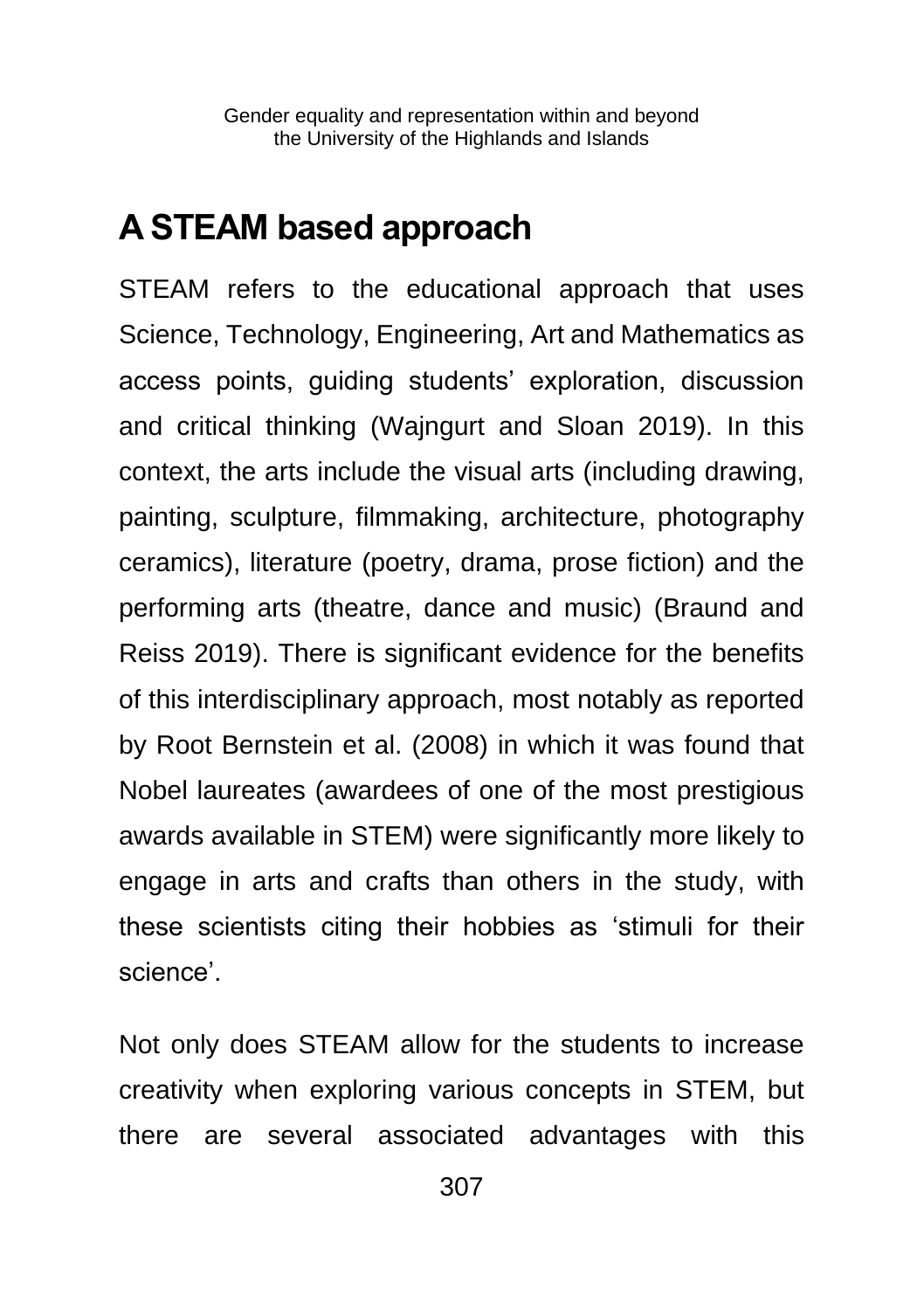technique that benefit the students, including enhancing the chance of retention and recall of information through the creation of additional neural pathways (Land 2013), making the activity relatable and fun, and providing a means for those who identify with the creative arts to bridge the gap and to explore STEM (Segarra et al. 2018). In incorporating the arts into STEM, the level of creativity and personalisation with regards towards an activity or task increases, creating a more engaging approach to STEM education (Boy, 2013), one more inclusive, capturing the attention of those that previously showed no interest in pursuing STEM (Wajngurt and Sloan 2019).

The aforementioned study by EngineeringUK (2018), in which girls were found to have stated that "having the opportunity to be creative" was an important factor for them when considering future careers. This idea that engineering does not allow individuals the opportunity to be creative was the first to be considered when designing the Aiming for Awesome workshops. In order to combat this idea, art was incorporated into various activities, in a bid to allow the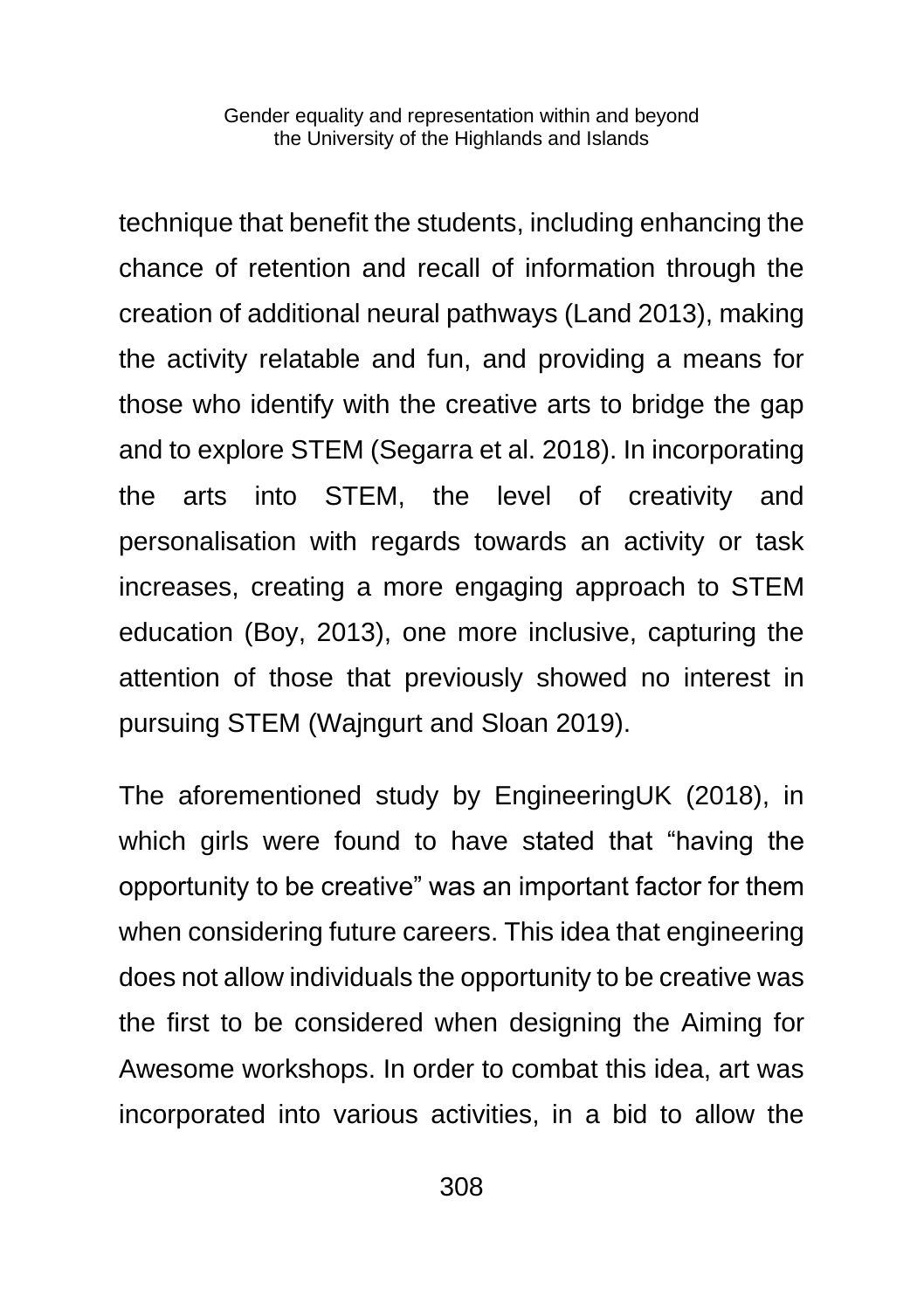students to utilise their own creativity, and to expand upon the task at hand, reducing the influence of the workshop presenter, and allowing the students to take ownership of the activity. The activities included in the workshops in which the STEAM educational approach was applied included investigating forces through the design of aircraft constructed from paper, in which students were encouraged to follow the iterative design process; investigating prime numbers through designing posters; creating an airbrush while investigating the Bernoulli Principle (1738); and designing a rocket through employing the knowledge gained within the first three workshops, to name but a few.

#### **Stereotypes**

Engineering, along with computer science, have often been stereotyped as "male-oriented fields that involve social isolation, an intense focus on machinery, and inborn brilliance" (Cheryan, Master and Meltzoff, 2015). The issue regarding stereotyping can be best described through the term 'stereotype threat', in which individuals who relate to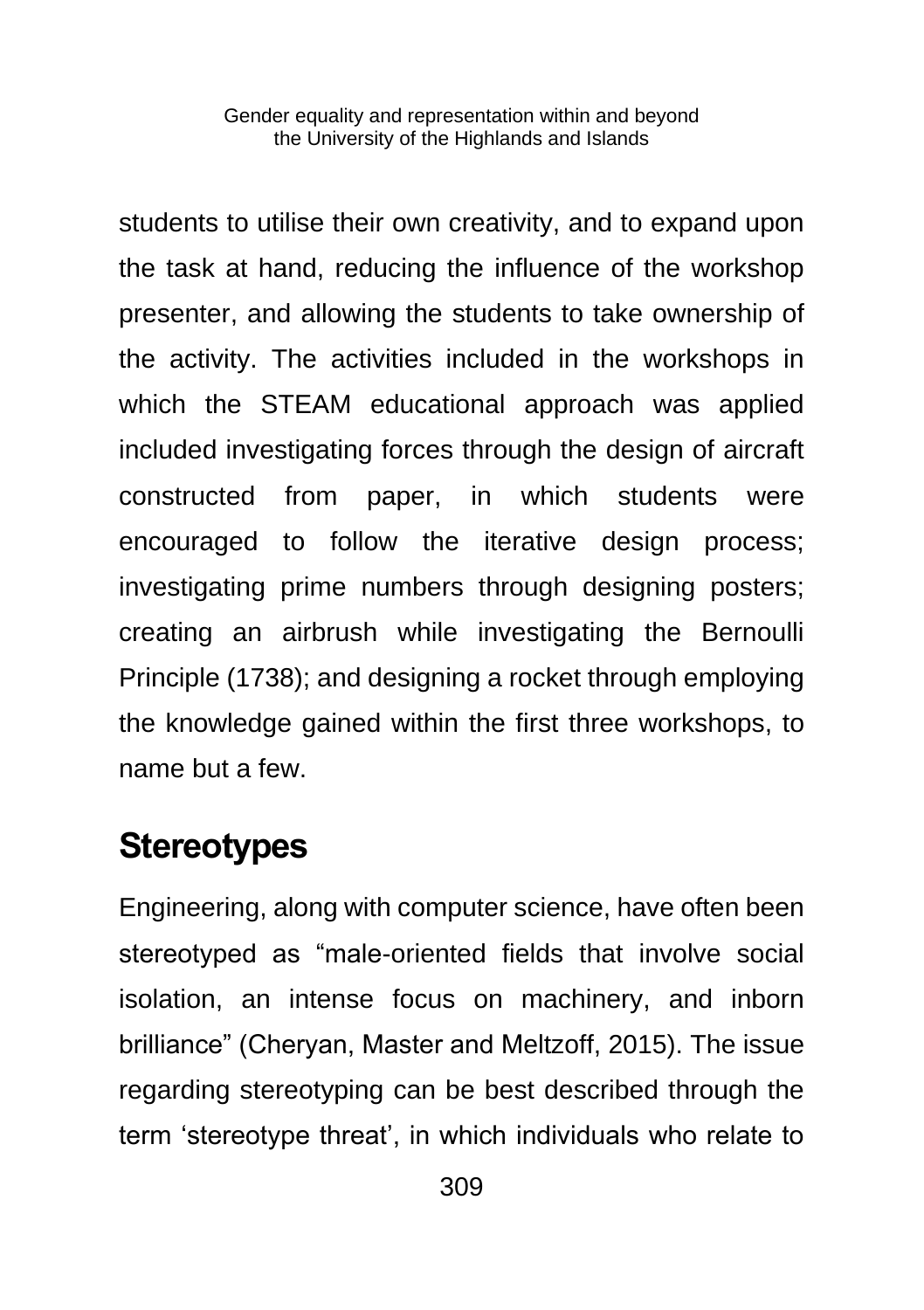certain negative stereotypes can feel that they be at risk of conforming to such stereotypes, and as such this can influence their performance in this area (Spencer, Steele and Quinn 1999). It has been found however, that in altering these stereotypes, by broadening the diversity of the individuals seen to work in engineering, and by giving a greater view of what the work in this sector looks like, and the environments in which the work is done, that girls' sense of belonging can be significantly increased, along with their interest in the field (Cheryan et al. 2015). As such, the Aiming for Awesome workshops were designed to combat the negative stereotypes associated with engineering, with each workshop beginning with a short interview with a woman in engineering, discussing their work, their passions and their interests within the field, broadening the students' perceptions of what an engineer looks like, as well as the various career paths that they can follow. The wide variety of career paths that the students could pursue were further highlighted throughout the workshops, with each workshop focusing upon a specific area within engineering (mechanical engineering, cyber security, and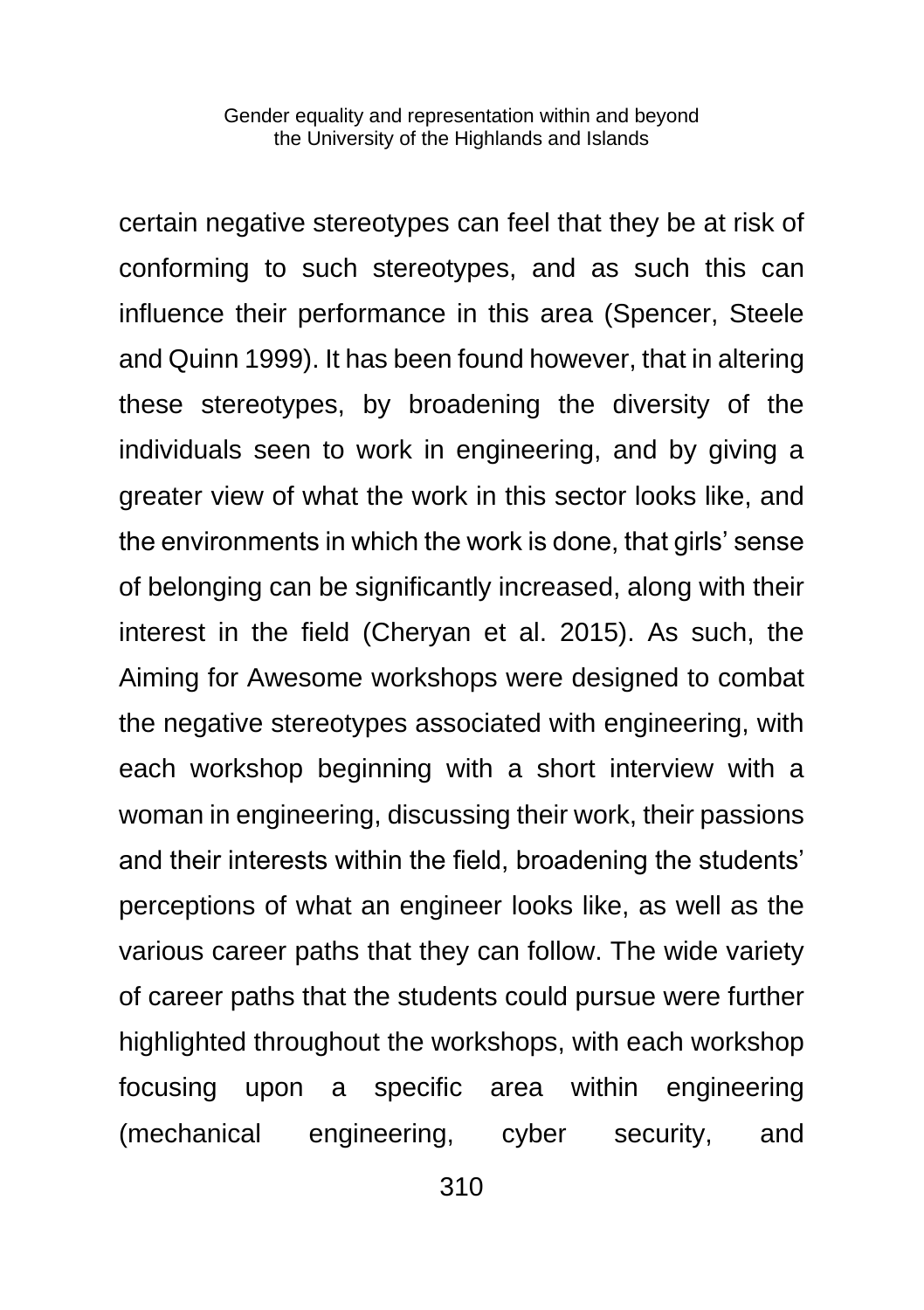communications). This again links back to the survey run by EngineeringUK (2018), in which it was found that girls had less of an insight into the wide variety of career pathways available to them in engineering than the boys who were surveyed. Furthermore, at the end of each workshop, a follow-on activity was introduced, in which the students were encouraged to go and explore a woman in the engineering sector who has made a large contribution to her particular field, with the aerospace design workshop featuring Elsie Gregory MacGill, also known as Queen of the Hurricanes, who was the first woman to earn a degree in aeronautical engineering, and a prominent feminist in 20th century Canada (Sissons 2009). Following on from this, the second workshop, titled communications, in which the electromagnetic spectrum was explored, encouraged the students to research Dr. Wanda Diaz Merced, a leader in the field of the sonification of astrophysical data, and campaigner for equal access to astronomy (Royal Society 2021), with her loss of sight giving her personal experience of the barriers that students and professionals with disabilities may encounter in the field. The third workshop,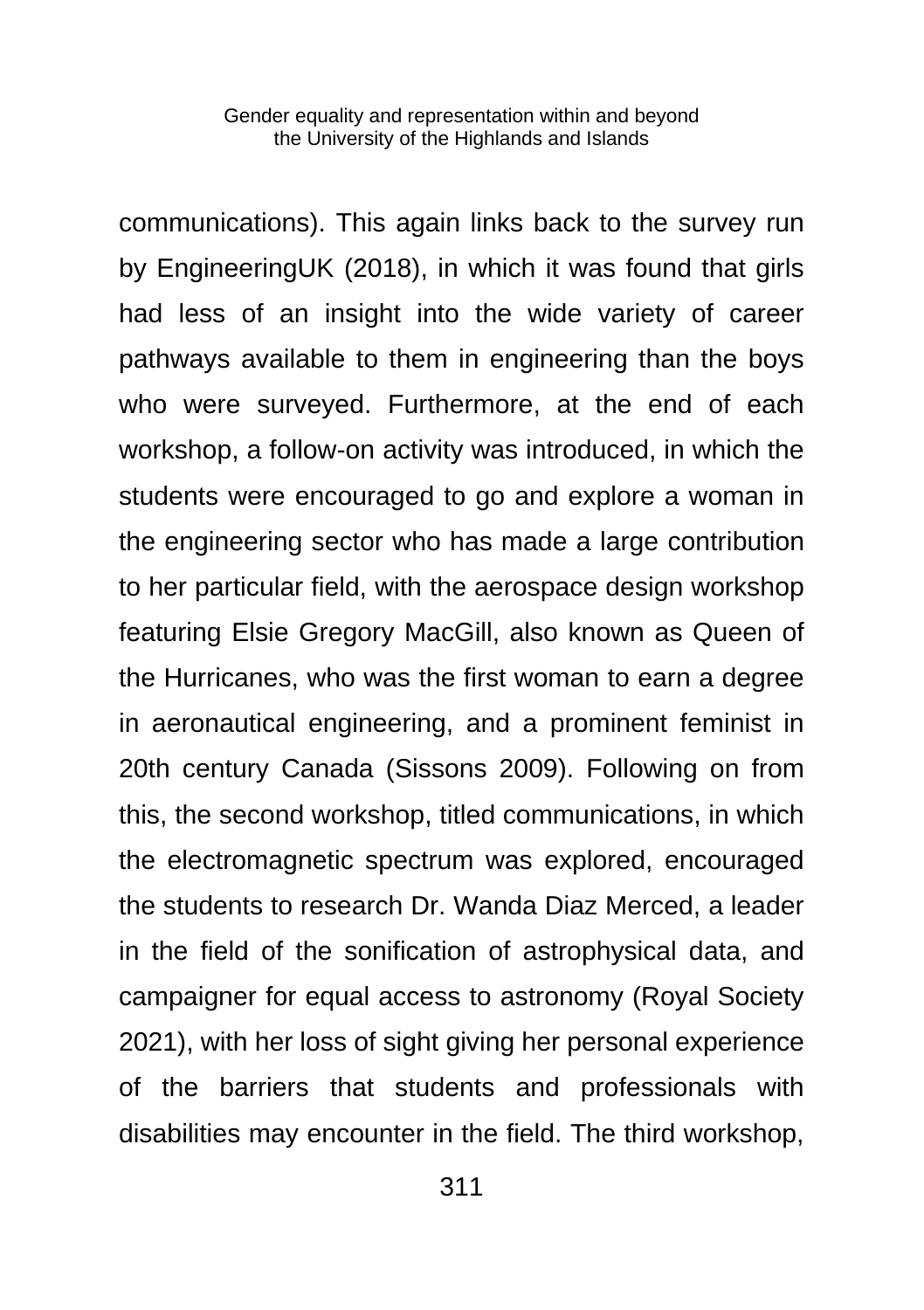investigating cyber security in engineering, featured the story of Margaret Beedie, one of the team that had worked as part of the secret code breaking effort at Bletchley park during the Second World War. Beedie was focused upon in this workshop not only because of her important work at Bletchley Park, but also due to her links with the Scottish Highlands and Islands, having been born on Harris, and living for the majority of her life in Aberdeen (Scotsman 2014). Finally, the last of the four Aiming for Awesome workshops, in which the students are asked to design and build a rocket using the knowledge they had gained from the previous workshops, featured three influential figures of the 1969 NASA Space Project, Mary Jackson, Katherine Johnson and Dorothy Vaughn, whose work aided in putting a man on the moon on the 20th of July 1969.

The introduction of role models, such as the women that have been featured throughout the Aiming for Awesome workshops, has been proven to have a significant effect when combatting negative perceptions around women in engineering (Kekelis and Joyce, 2014). A study by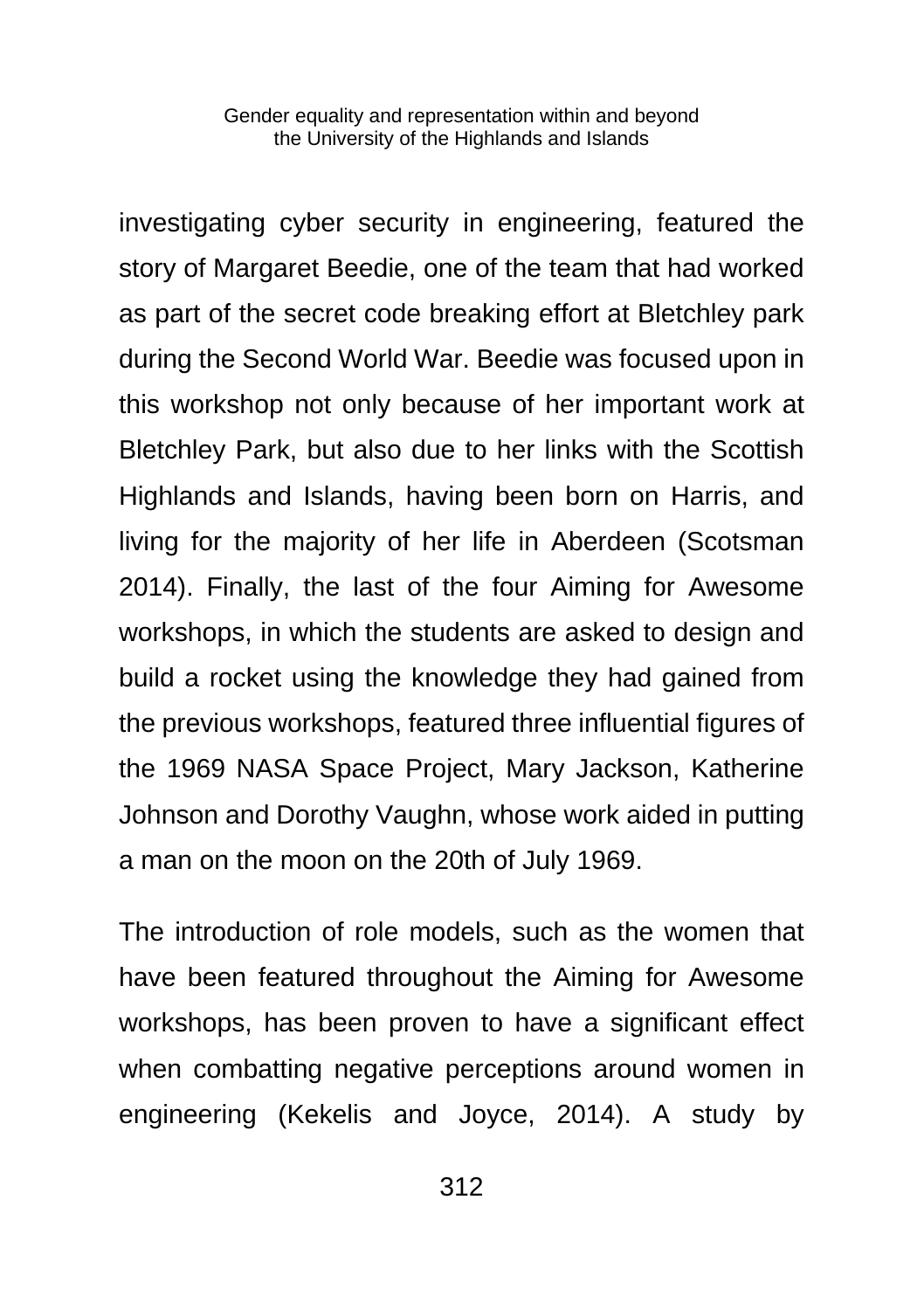Microsoft (2017) found that the influence of role models was in fact the greatest factor in driving girls' interest in STEM, with the second being practical hands-on experience, which again, the workshops provide, through the highly practical nature of each activity. Following on from this, teacher mentors, visible real-life applications, and confidence in equality were also found to have an impact. Additionally, through highlighting these women, who have all made massive contributions to their respective fields, the Aiming for Awesome workshops also highlighted that individuals in engineering can make a difference, and are valued for their work, with these being attributes that girls interviewed in the EngineeringUK report were found to have given salience (EngineeringUK, 2018).Assessing the effectiveness

At the time of writing this chapter, the workshops were still in development, with the hosting website currently in construction, and so it was yet too early to tell as to whether these workshops will be readily adopted by schools, with a second lockdown in the Highlands and Islands area impacting upon the students' education and putting further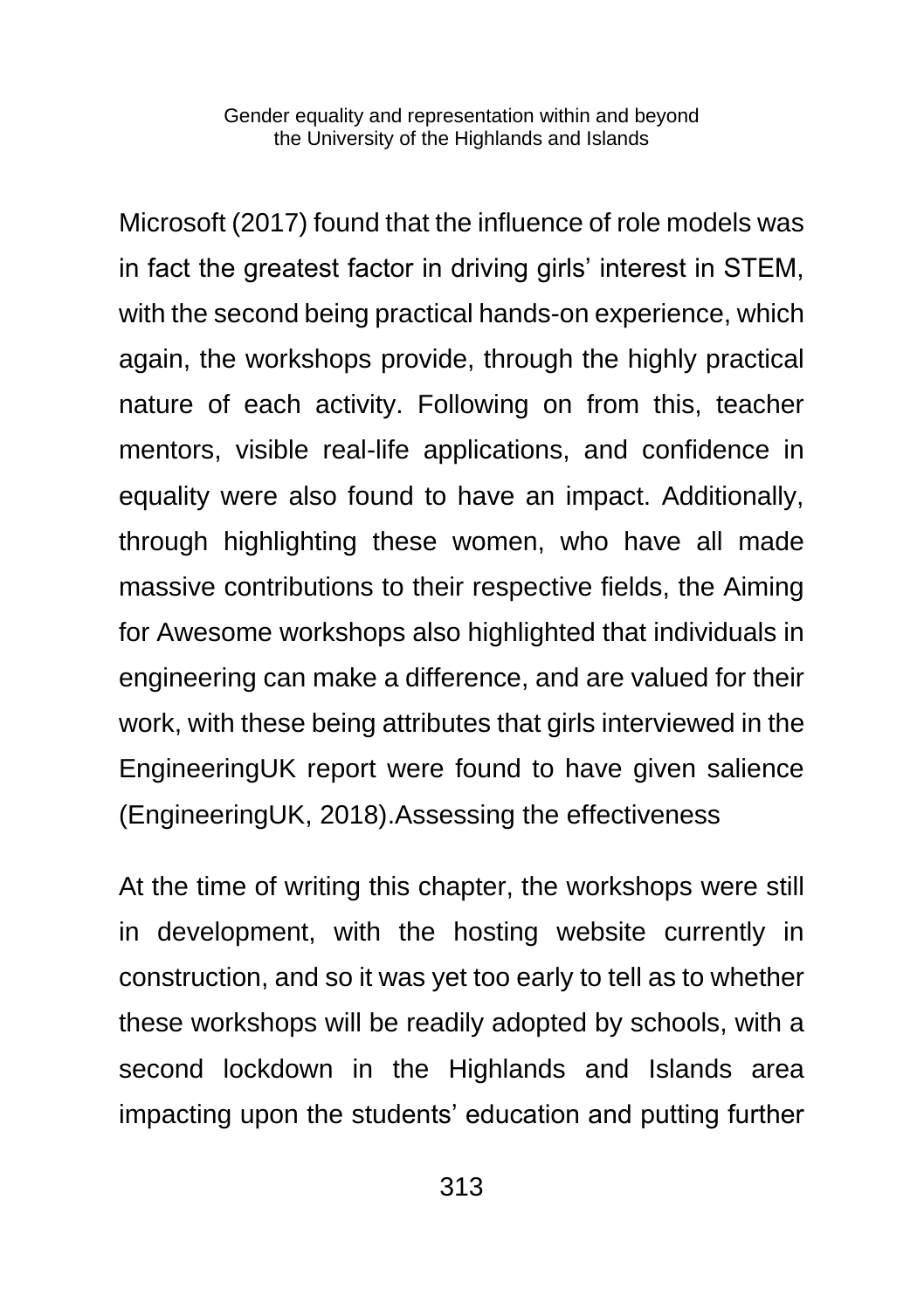pressures upon schools to make up for time lost in class. In order to assess the impact of the Aiming for Awesome workshop series on students in a shorter timescale, each set of workshops sent to schools will be accompanied by a set of questions for teachers, asking questions related to the engagement by pupils with each workshop, with a focus upon the degree to which girls and boys enjoyed the workshops, and the degree with which each gender interacted with the workshops. Again, due to constraints, this will require qualitative analysis, as no STEM Team members will be present to record this data, instead relying on teachers' responses. Due to the lack of presence of a STEM team member at the school, the quality of evaluation will be impeded, with evaluation questions minimised in order to ensure a response is given, with team members understanding that teacher time is valuable, and that too large an evaluation may be seen as 'off-putting', thus reducing the chance of any response being received. A competition accompanying each workshop has therefore been devised, with students being asked to draw and design a new type of aircraft, whilst thinking about the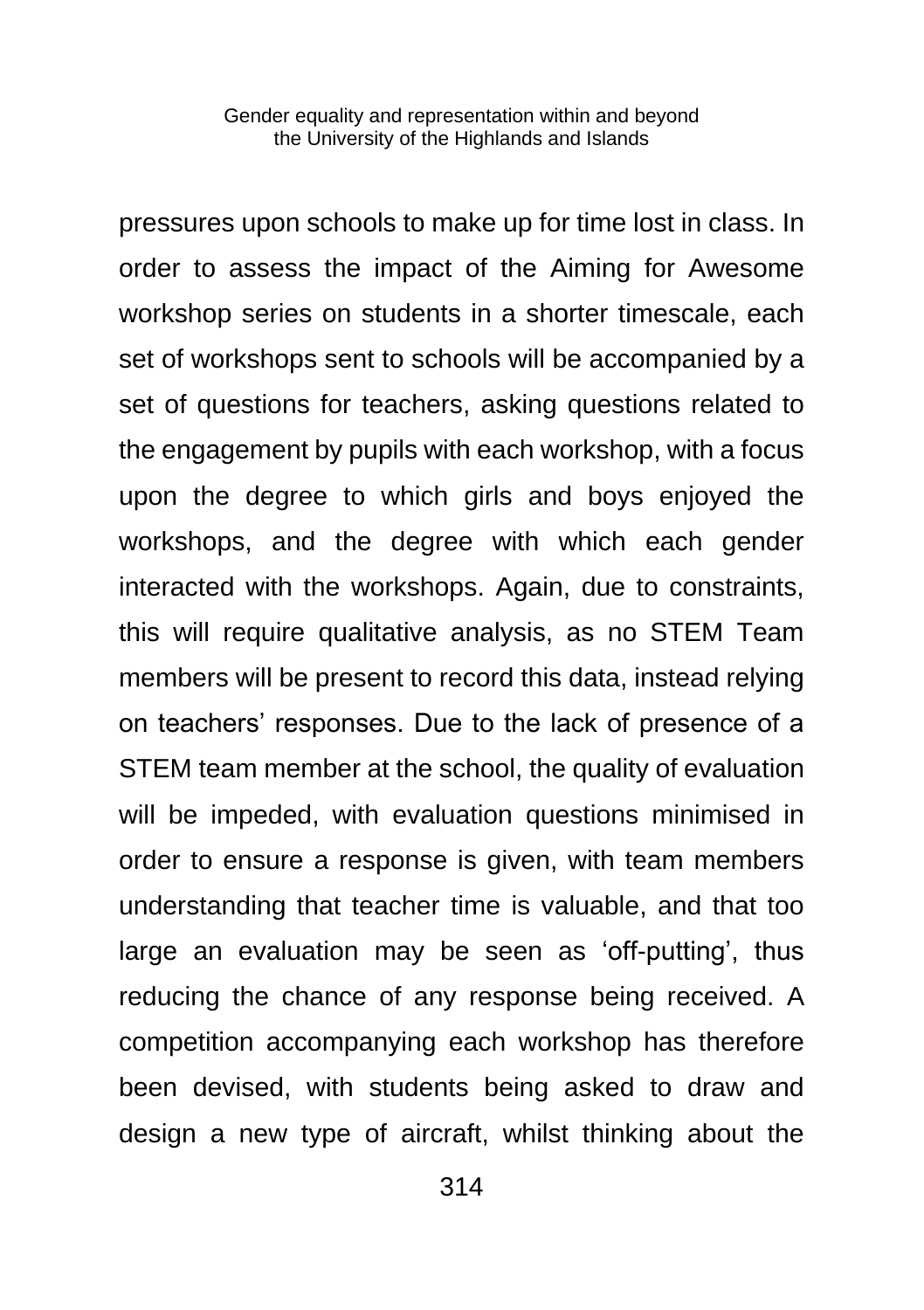concept of biomimicry as they do so, thus again allowing students to use creativity, and also linking to the curriculum once more, by encouraging students to think about the characteristics of living organisms, and how their characteristics allow them to adapt to their environments, whilst at the same time allowing the STEM Team to qualitatively assess whether the students were utilising the concepts they had learned through the workshops.

#### **A note on intersectionality**

Although this work focused primarily upon the issues in engineering surrounding gender, it cannot be ignored that within the realm of gender, lies a wide variety of further overlapping identities, including age, ethnicity, nationality, and sexuality. The overlapping of these identities can be looked at using the concept of intersectionality, a term credited to Kimberlè Crenshaw (1991). Although this project focused upon gender as the primary characteristic in which the intervention was designed to support, the STEM Team could not ignore the fact that within the area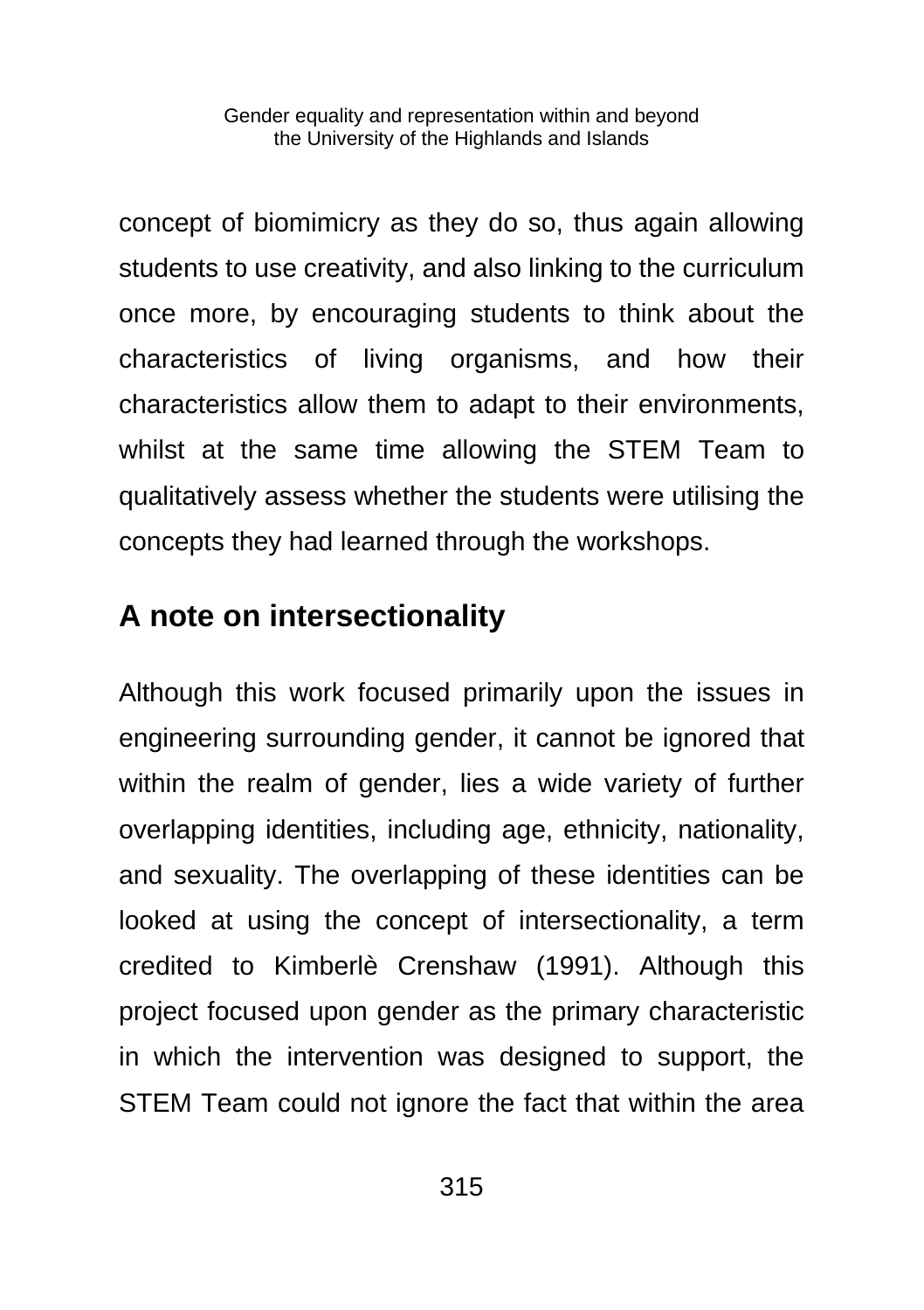of gender lies a wide variety of further marginalised characteristics, with the complexity of an individual's experiences with discrimination increasing with the number of markers of identity and difference (Ortiz and Garcia, 2013). The STEM Team, therefore, when designing the Aiming for Awesome workshops, worked to ensure the greatest possible representation, with the role models that the students were tasked with investigating displaying a variety of these characteristics that the students could relate to themselves, through the inclusion of women with disabilities, Black women, and a researcher from Puerto Rico. Whilst all role models were women, we ensured that the role models we selected were representing the widest possible group of characteristics amongst women, and as such, hope that these role models are representative of the widest group of our potential audience.

## **Conclusion**

The University of the Highlands and Islands STEM Team were requested by the Royal Air Force to adapt a series of activities into curriculum-linked workshops for second level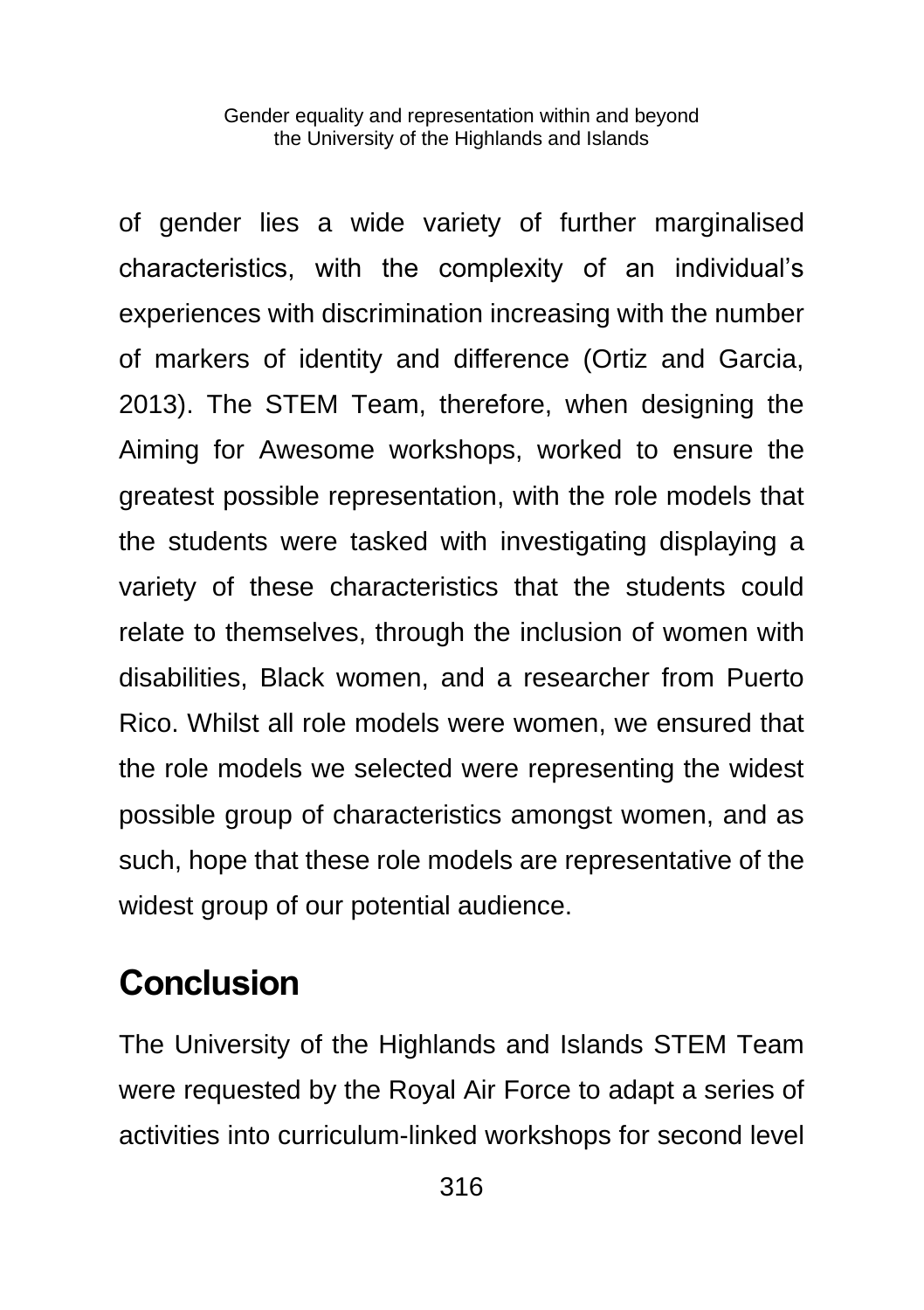primary students. These workshops were developed with the aims of highlighting careers within the engineering sector, whilst also focussing on targeting groups that are currently underrepresented within the sector, namely women, Black and ethnic minorities, and those within rural communities. In this chapter, the development of the workshops was discussed, primarily looking into how to tailor the workshops to be inclusive of girls, with women in the engineering sector found to be woefully underrepresented (EngineeringUK, 2018). As such, the workshops focussed upon creativity, incorporating the arts into the intervention, with this being a proven method of increasing engagement in STEM with girls (Boy, 2013; Segarra et al., 2018; Wajngurt and Sloan, 2019). Additionally, the workshops span a wide range of areas within the engineering sector, highlighting the variety of careers available in engineering, with a lack of understanding as to what engineering actually is being found to be a further barrier as to the pursuit of a career in this sector amongst girls (EngineeringUK, 2018). Finally, the introduction of a wide variety of role models, all women,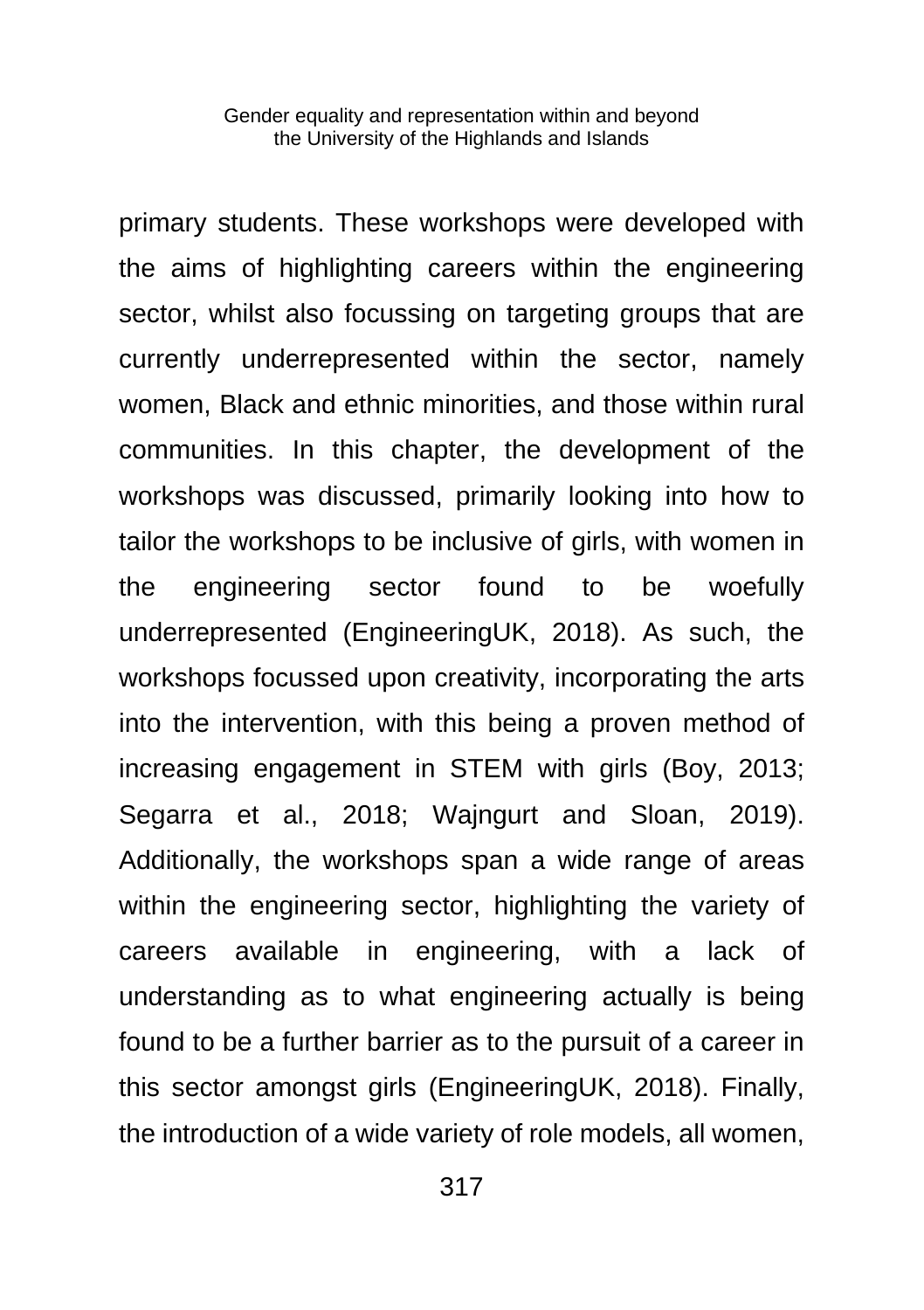showcased that women can be successful in this field, whilst also highlighting various accomplishments made by women in the field, and highlighting the women themselves, all of which have been found to be effective methods of engaging with girls with respect to engineering, and STEM in general (EngineeringUK, 2018).

# **Acknowledgements**

The author would firstly like to thank the RAF, and more specifically Col. Russell Barnes, for the funding put towards this project, as well as for the initial kit that the team have built their workshops upon. A large thanks also to Dawne Bloodworth, and Dr. Evelyn Gray, both of whom have been instrumental in the support and production of the Aiming for Awesome Workshops, and to the University of the Highland and Islands Web Team, for their assistance in the development of the Aiming for Awesome webpage.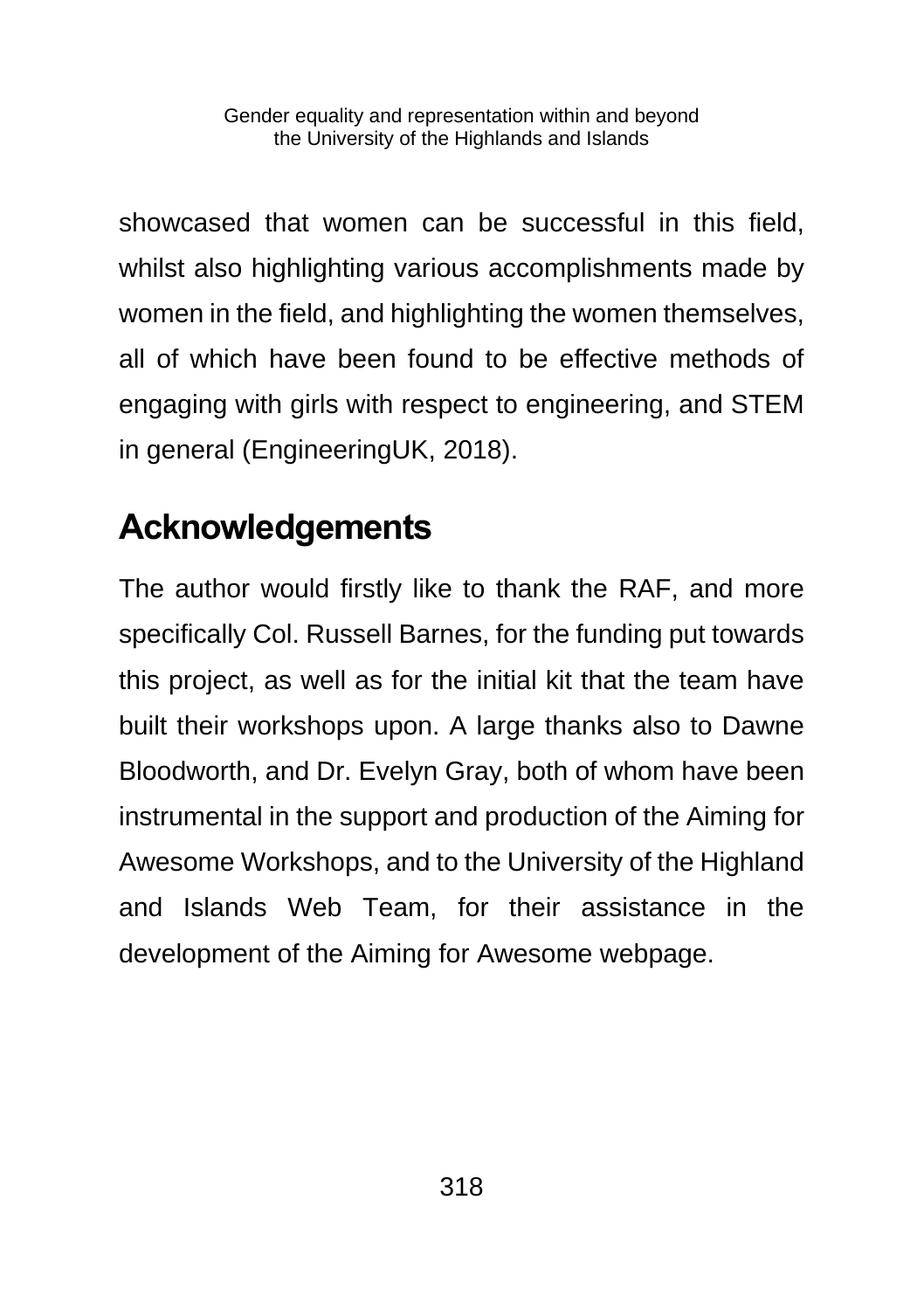# **Author bio**

Blair Watson began his role of STEM Programme Coordinator in September of 2020. Blair studied Marine Science with the University of the Highlands and Islands, prior to progressing on to study a master's degree at the University of the West of England in Science Communication. He then headed up to Northern Scotland to begin his first professional role, developing and delivering school workshops as a representative of a marine charity, before beginning his position at the University of the Highlands and Islands.

#### **References**

Bem, S. (1981) 'Gender schema theory: A cognitive account of sex typing'. *Psychological Review*, 88 (4), 354- 364. DOI<https://doi.org/10.1037/0033-295X.88.4.354>

Bernoulli, D. (1738). *Hydrodynamica.*

Bleeker, M. and Jacobs, J. (2004) 'Achievement in Math and Science: Do Mothers' Beliefs Matter 12 Years Later?'.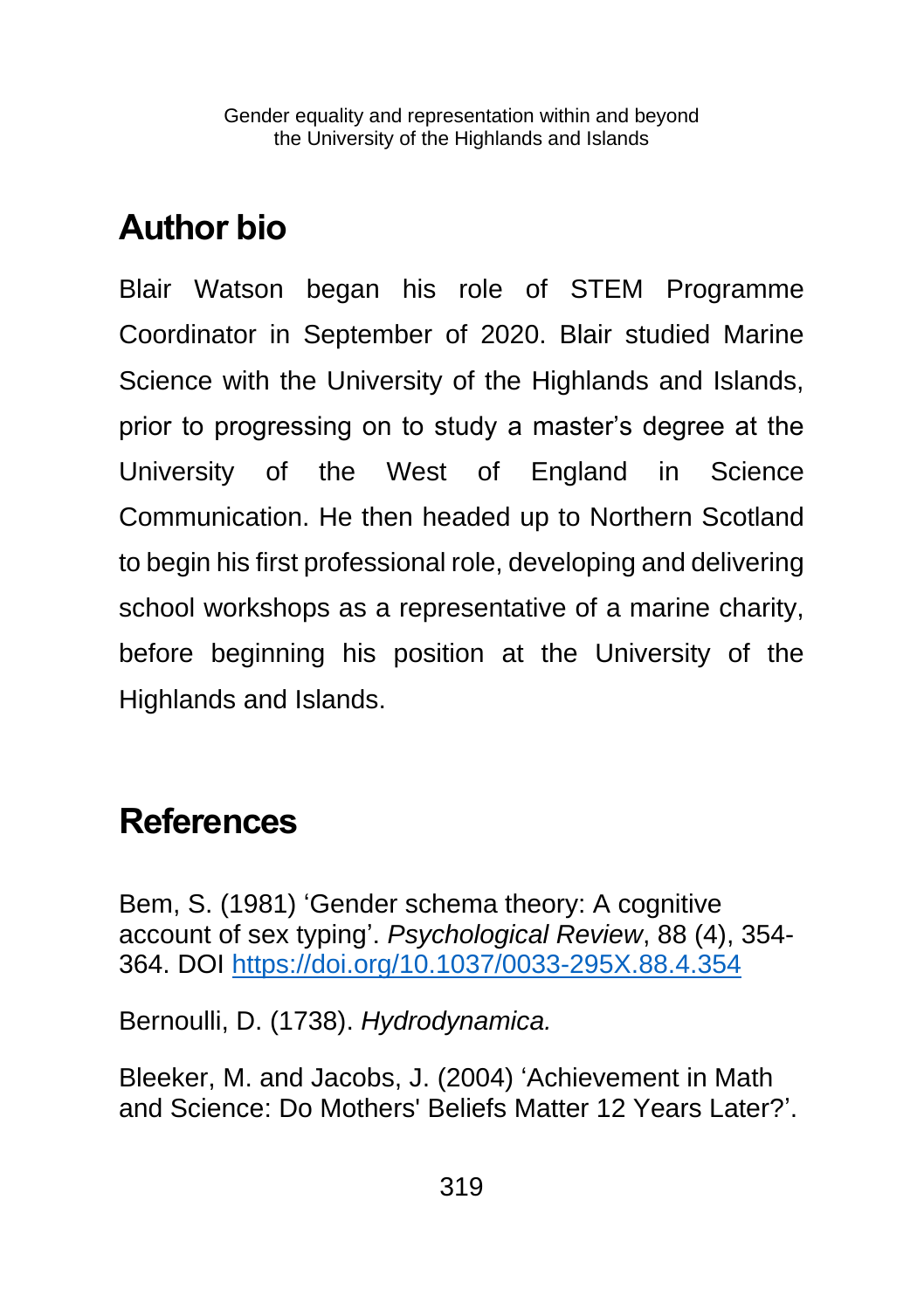*Journal of Educational Psychology*, 96 (1), 97-109. DOI <https://doi.org/10.1037/0022-0663.96.1.97>

Boy, G. (2013) 'From STEM to STEAM: toward a humancentred education, creativity & learning thinking'. In *European Conference on Cognitive Ergonomics*. New York: Association for Computing Machinery, 1-7. DOI <https://doi.org/10.1145/2501907.2501934>

Braund, M. and Reiss, M. (2019) 'The 'Great Divide': How the Arts Contribute to Science and Science Education' [online]. *Canadian Journal of Science, Mathematics and Technology Education*, 19 (3), 219-236. Available from: DOI<https://doi.org/10.1007/s42330-019-00057-7> [09 July 2021].

Blickenstaff, J. C. (2005) 'Women and science careers: leaky pipeline or gender filter?' *Gender and Education*, 17 (4), 369-386. DOI

h[ttps://doi.org/10.1080/09540250500145072](https://doi.org/10.1080/09540250500145072)

Cheryan, S., Master, A. and Meltzoff, A. (2015) 'Cultural stereotypes as gatekeepers: increasing girl's interest in computer science and engineering by diversifying stereotypes' [online]. *Frontiers in Psychology*, 6 (49), 1. Available from:

[https://www.ncbi.nlm.nih.gov/pmc/articles/PMC4323745/p](https://www.ncbi.nlm.nih.gov/pmc/articles/PMC4323745/pdf/fpsyg-06-00049.pdf) [df/fpsyg-06-00049.pdf](https://www.ncbi.nlm.nih.gov/pmc/articles/PMC4323745/pdf/fpsyg-06-00049.pdf) [09 July 2021].

Cronin, C. and Roger, A. (1999) 'Theorizing progress: Women in science, engineering, and technology in higher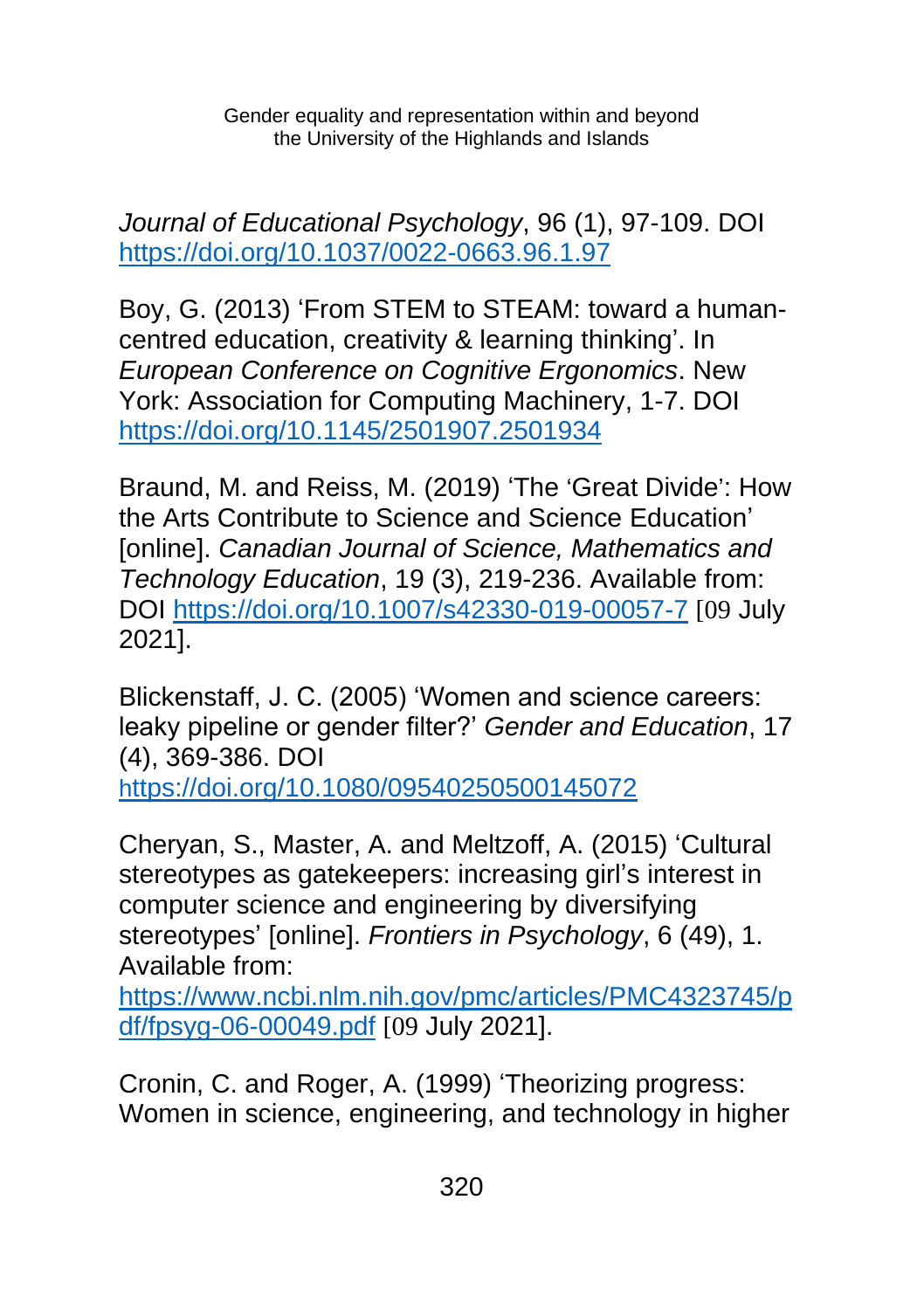education'. *Journal of Research in Science Teaching*, 36 (6), 637-661. DOI [https://doi.org/10.1002/\(SICI\)1098-](https://doi.org/10.1002/(SICI)1098-2736(199908)36:6%3C637::AID-TEA4%3E3.0.CO;2-9) [2736\(199908\)36:6%3C637::AID-TEA4%3E3.0.CO;2-9](https://doi.org/10.1002/(SICI)1098-2736(199908)36:6%3C637::AID-TEA4%3E3.0.CO;2-9)

Denissen, J., Zarrett, N. and Eccles, J. (2007) 'I like to do it, I'm able, and I know I am: Longitudinal couplings between domain-specific achievement, self-concept, and interest'. *Child Development*, 78 (2), 430-447. DOI <https://doi.org/10.1111/j.1467-8624.2007.01007.x>

EngineeringUK (2018) Women in the engineering workforce [online]. In *Gender Disparity in Engineering*, 4- 10. Available from:

[https://www.engineeringuk.com/media/1691/gender](https://www.engineeringuk.com/media/1691/gender-disparity-in-engineering.pdf)[disparity-in-engineering.pdf](https://www.engineeringuk.com/media/1691/gender-disparity-in-engineering.pdf) [10 February 2021].

Kekelis, L. and Joyce, J. (2014) 'How role models can make the difference for girls' [online]. In *Society of Women Engineers 14th Annual Conference*, 32-36. Available from: at:

[https://www.techbridgegirls.org/assets/files/what/publicatio](https://www.techbridgegirls.org/assets/files/what/publications/p%2032-36%20RoleModels%20V2.pdf) [ns/p%2032-36%20RoleModels%20V2.pdf](https://www.techbridgegirls.org/assets/files/what/publications/p%2032-36%20RoleModels%20V2.pdf) [02 February 2021].

Land, M. (2013) 'Full STEAM ahead: The benefits of integrating the arts into STEM' [online]. *Procedia Computer Science*, 20, 547-552. Available from: DOI <https://doi.org/10.1016/j.procs.2013.09.317> [09 July 2021].

Long, M., Steinke, J., Applegate, B., Knight Lapinski, M., Johnson, M. and Ghosh, S. (2010) 'Portrayals of male and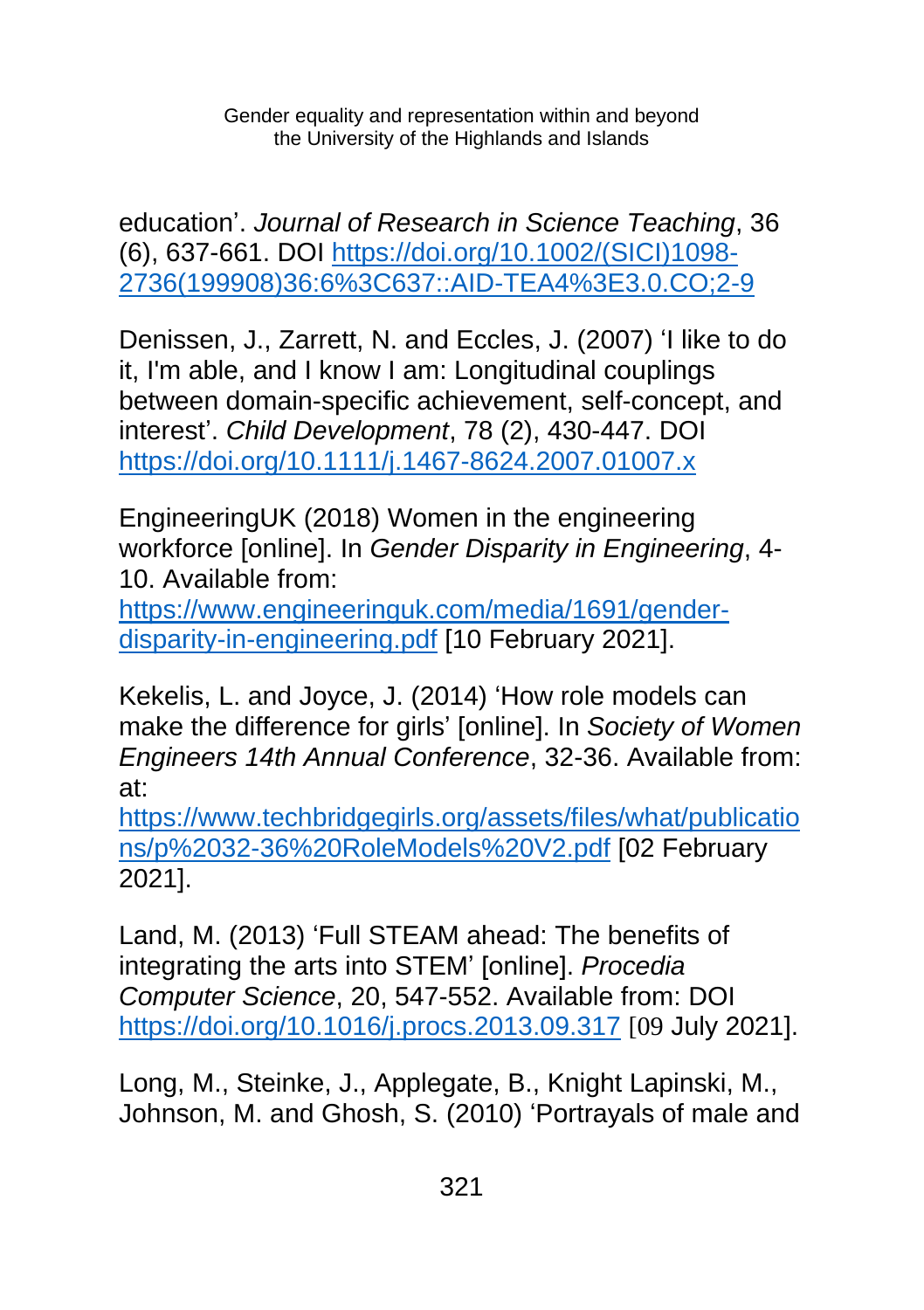female scientists in television programs popular among middle school-age children'. *Science Communication*, 32 (3), 356-382. DOI

<https://doi.org/10.1177/1075547009357779>

Microsoft (2017) *Why Europe*'*s girls aren*'*t studying STEM* [online]. Available from:

[https://news.microsoft.com/uploads/2017/03/ms\\_stem\\_whi](https://news.microsoft.com/uploads/2017/03/ms_stem_whitepaper.pdf) [tepaper.pdf](https://news.microsoft.com/uploads/2017/03/ms_stem_whitepaper.pdf) [10 February 2021].

Root-Bernstein, R., Allen, L., Beach, L., Bhadula, R., Fast, J., Hosey, C., Kremkow, B., Lapp, J., Lonc, K., Pawelec, K., Podufaly, A., Russ, C., Tennant, L., Vrtis, E. and Weinlander, S. (2008) 'Arts foster scientific success: Avocations of Nobel, National Academy, Royal Society, and Sigma Xi Members'. *Journal of Psychology of Science and Technology*, 1 (2), 51-63. DOI <https://doi.org/10.1891/1939-7054.1.2.51>

Royal Society (2021) *Wanda Díaz-Merced* [online] Available from: [https://royalsociety.org/topics](https://royalsociety.org/topics-policy/diversity-in-science/scientists-with-disabilities/wanda-diaz-merced/)[policy/diversity-in-science/scientists-with](https://royalsociety.org/topics-policy/diversity-in-science/scientists-with-disabilities/wanda-diaz-merced/)[disabilities/wanda-diaz-merced/](https://royalsociety.org/topics-policy/diversity-in-science/scientists-with-disabilities/wanda-diaz-merced/) [19 January 2021].

Saucerman, J. and Vasquez, K. (2014) 'Psychological barriers to STEM participation for women over the course of development'. *Adultspan Journal*, 13 (1), 46-64. DOI <https://doi.org/10.1002/j.2161-0029.2014.00025.x>

The Scotsman (2014) *Obituary: Margaret Beedie* [online]. *The Scotsman* 14 August 2014. Available at: